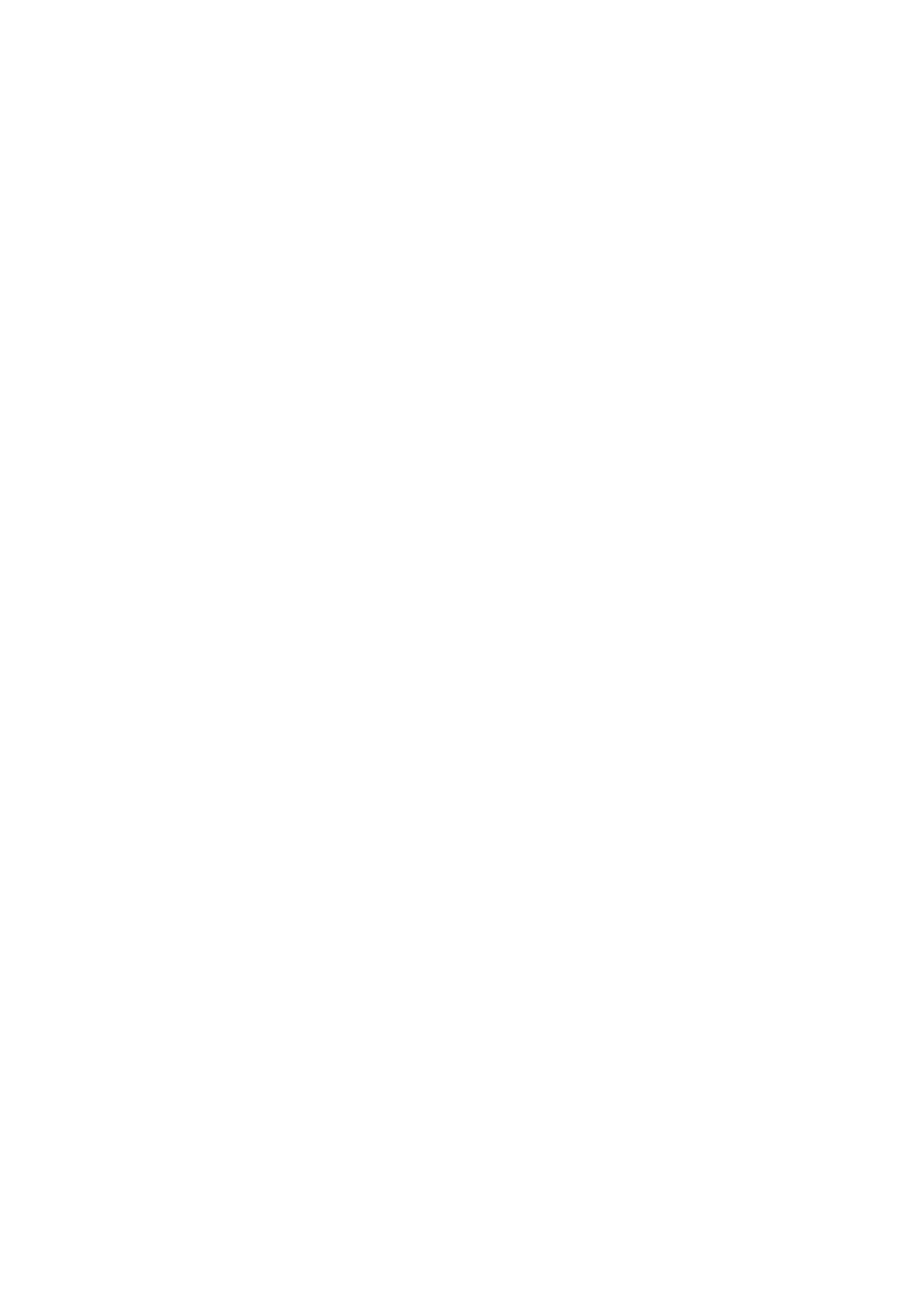# **Statement of Authorship**

Hiermit versichere ich, dass ich diese Arbeit selbständig verfasst und keine anderen, als die angegebenen Quellen und Hilfsmittel benutzt, die wörtlich oder inhaltlich übernommenen Stellen als solche kenntlich gemacht und die Satzung des Karlsruher Instituts für Technologie zur Sicherung guter wissenschaftlicher Praxis in der jeweils gültigen Fassung beachtet habe.

Karlsruhe, 7th November 2016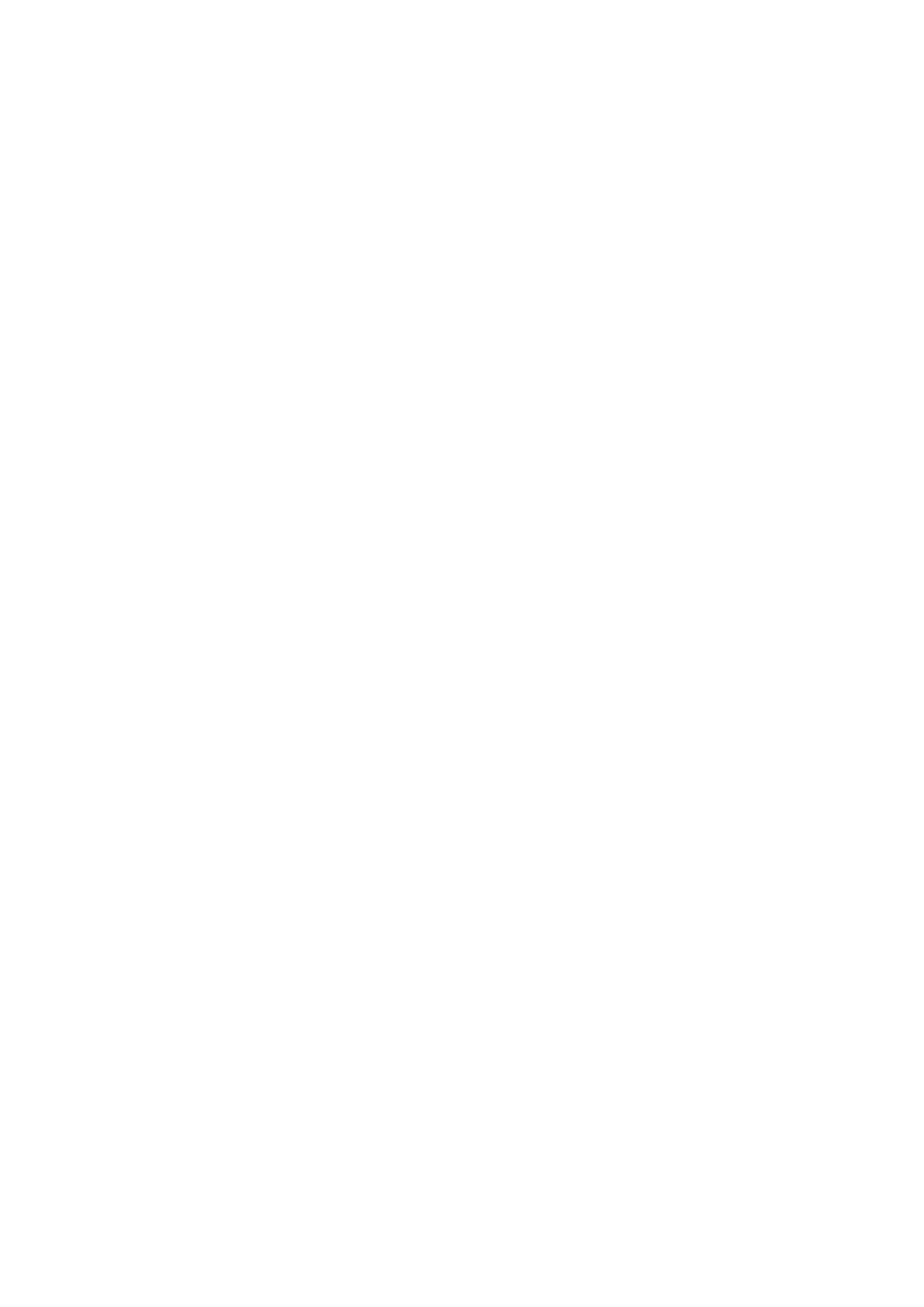#### **Abstract**

This thesis presents an optimal algorithm that solves the longest path problem for undirected graphs. The algorithm makes use of graph partitioning and dynamic programming. It's performance was evaluated in a number of benchmarks and compared to other known algorithms. The runtime of the algorithm was shown to be significantly faster on the tested graphs.

#### **Deutsche Zusammenfassung**

Diese Arbeit präsentiert einen optimalen Algorithmus, der das Längest Wege Problem (longest path problem) für ungerichtete Graphen löst. Der Algorithmus macht sich dabei die Partitionierung von Graphen und dynamische Programmierung zu Nutzen. Seine Laufzeit wurde anhand von mehreren Experimenten evaluiert und mit anderen bekannten Algorithmen vergleichen. Dabei stellte sich der Algorithmus auf den getesteten Graphen als wesentlich schneller heraus.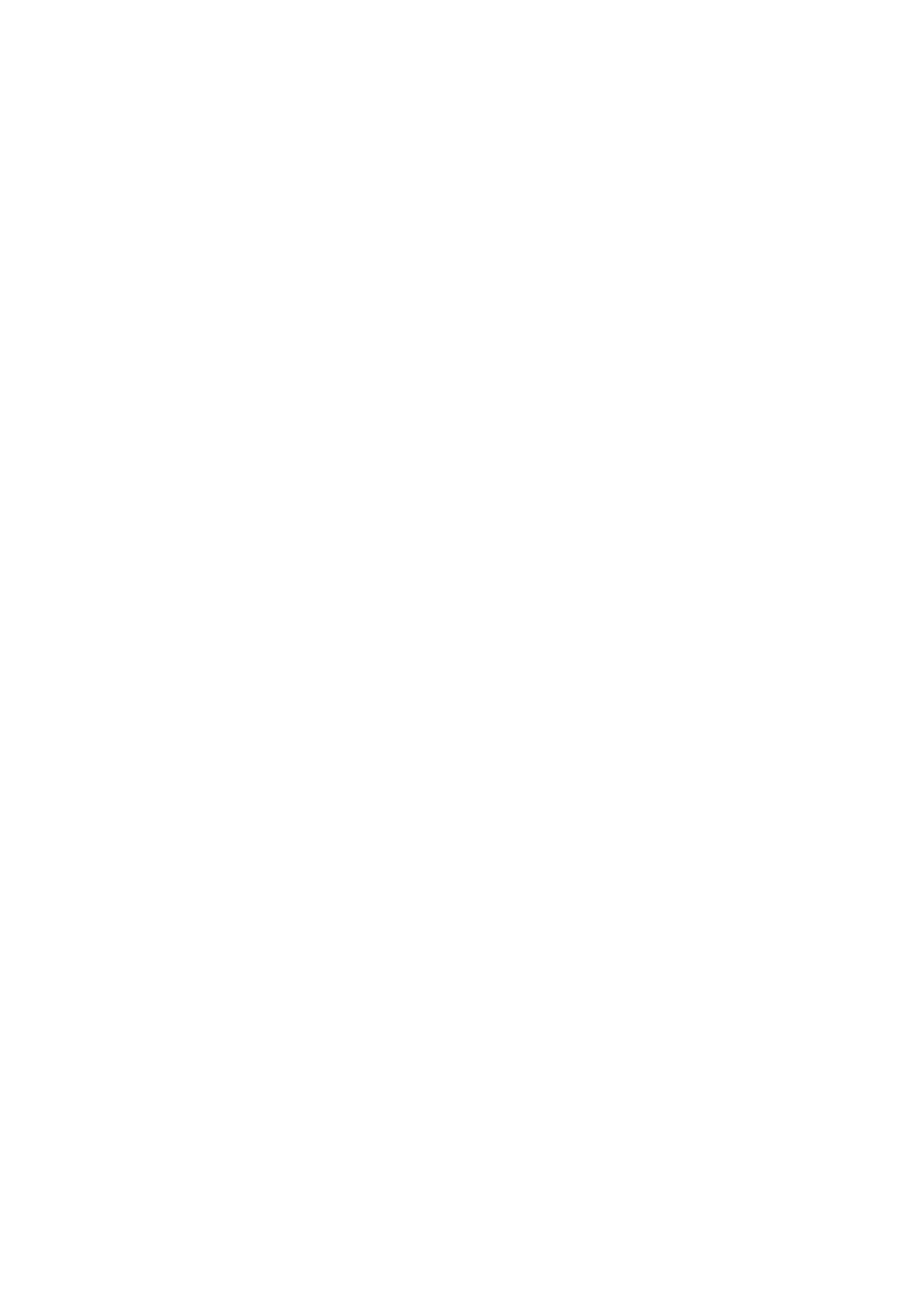# **Contents**

| $\mathbf{1}$   |         | Introduction        |                                                                                         |                                                                       |  |  |  |  |  |  |  | $\mathbf{1}$   |
|----------------|---------|---------------------|-----------------------------------------------------------------------------------------|-----------------------------------------------------------------------|--|--|--|--|--|--|--|----------------|
|                | 1.1     |                     |                                                                                         |                                                                       |  |  |  |  |  |  |  | $\mathbf{1}$   |
|                | 1.2     |                     |                                                                                         |                                                                       |  |  |  |  |  |  |  | $\mathbf{1}$   |
| $\bf{2}$       |         | Preliminaries       |                                                                                         |                                                                       |  |  |  |  |  |  |  | 3              |
|                | 2.1     |                     |                                                                                         |                                                                       |  |  |  |  |  |  |  | 3              |
|                | 2.2     |                     |                                                                                         |                                                                       |  |  |  |  |  |  |  | $\overline{4}$ |
| 3              |         |                     | Our Algorithm (LPDP)                                                                    |                                                                       |  |  |  |  |  |  |  | $\overline{7}$ |
|                | 3.1     |                     |                                                                                         |                                                                       |  |  |  |  |  |  |  | $\overline{7}$ |
|                |         | 3.1.1               | Step 1 - Partitioning and preprocessing $\ldots \ldots \ldots \ldots \ldots$            |                                                                       |  |  |  |  |  |  |  | $\overline{7}$ |
|                |         | 3.1.2               | Step 2 - Combining the paths $\dots \dots \dots \dots \dots \dots \dots \dots$          |                                                                       |  |  |  |  |  |  |  | 10             |
|                |         | 3.1.3               | Improvement through hierarchical partitioning                                           |                                                                       |  |  |  |  |  |  |  | 11             |
|                | 3.2     |                     |                                                                                         |                                                                       |  |  |  |  |  |  |  | 13             |
|                |         | 3.2.1               | Data structures $\ldots \ldots \ldots \ldots \ldots \ldots \ldots \ldots \ldots \ldots$ |                                                                       |  |  |  |  |  |  |  | 13             |
|                |         | 3.2.2               |                                                                                         |                                                                       |  |  |  |  |  |  |  | 14             |
|                |         |                     | 3.2.2.1                                                                                 | Solving the higher levels $\dots \dots \dots \dots \dots \dots \dots$ |  |  |  |  |  |  |  | 15             |
|                | 3.3     |                     |                                                                                         |                                                                       |  |  |  |  |  |  |  | 17             |
|                | $3.4\,$ |                     |                                                                                         |                                                                       |  |  |  |  |  |  |  | 18             |
| $\overline{4}$ |         | Evaluation          |                                                                                         |                                                                       |  |  |  |  |  |  |  | 21             |
|                | 4.1     |                     |                                                                                         |                                                                       |  |  |  |  |  |  |  | 21             |
|                |         | 4.1.1               | Benchmarks                                                                              |                                                                       |  |  |  |  |  |  |  | 21             |
|                |         |                     | 4.1.1.1                                                                                 |                                                                       |  |  |  |  |  |  |  | 21             |
|                |         |                     | 4.1.1.2                                                                                 |                                                                       |  |  |  |  |  |  |  | 21             |
|                |         | 4.1.2               |                                                                                         |                                                                       |  |  |  |  |  |  |  | 22             |
|                |         | 4.1.3               |                                                                                         |                                                                       |  |  |  |  |  |  |  | 23             |
|                |         | 4.1.4               | Results                                                                                 |                                                                       |  |  |  |  |  |  |  | 23             |
|                |         |                     | 4.1.4.1                                                                                 |                                                                       |  |  |  |  |  |  |  | 23             |
|                |         |                     | 4.1.4.2                                                                                 |                                                                       |  |  |  |  |  |  |  | 28             |
|                |         |                     | 4.1.4.3                                                                                 |                                                                       |  |  |  |  |  |  |  | 31             |
| 5.             |         | Conclusion          |                                                                                         |                                                                       |  |  |  |  |  |  |  | 35             |
|                |         | <b>Bibliography</b> |                                                                                         |                                                                       |  |  |  |  |  |  |  | 37             |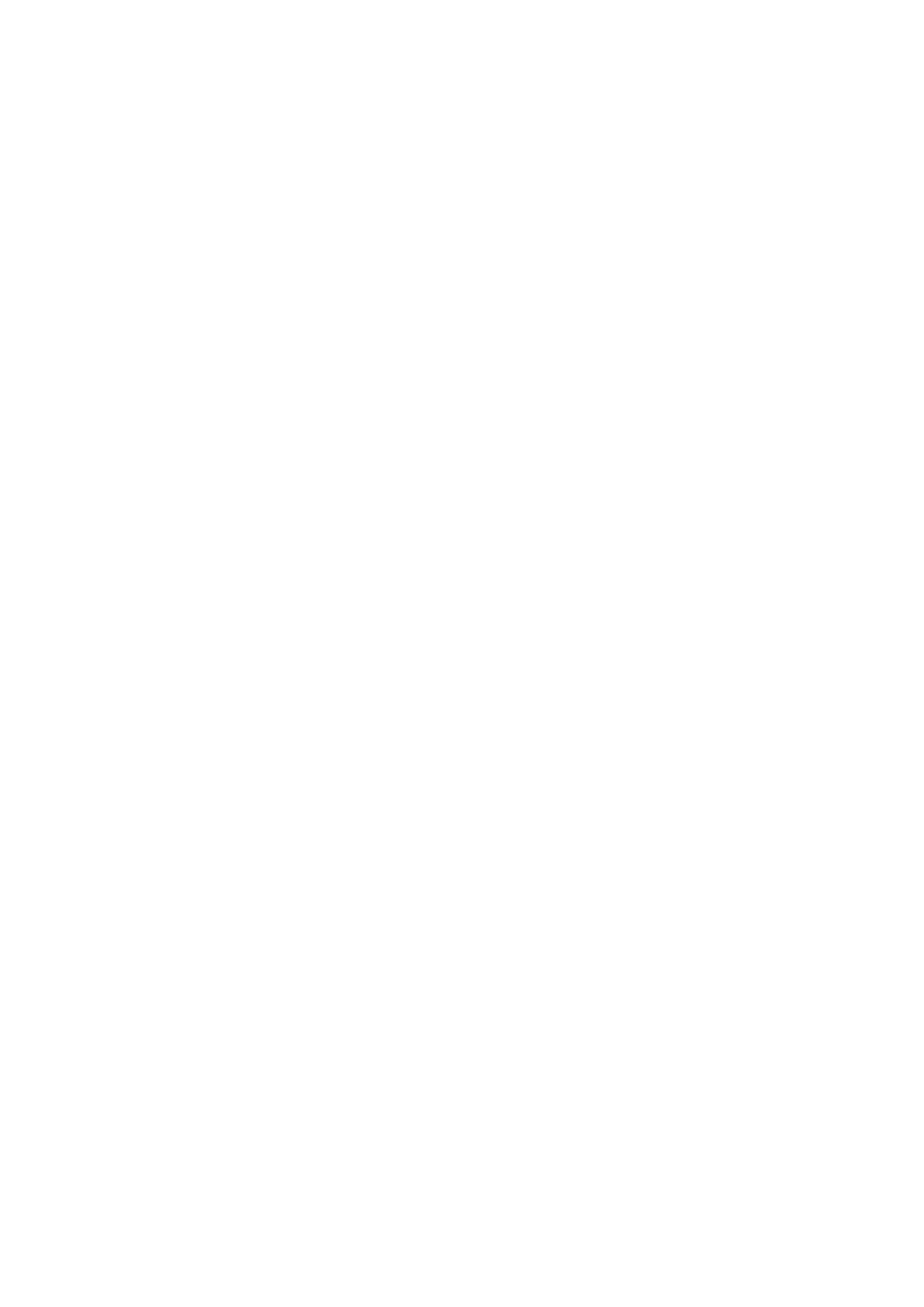# <span id="page-8-0"></span>**1. Introduction**

# <span id="page-8-1"></span>**1.1 Problem/Motivation**

The shortest path problem (SP) is a well known problem of finding a path of minimum length between two given vertices of a graph. The minimum length can be defined by the number of edges that the path consists of. Another possibility with a weighted graph is to try to minimize the summed up weight of the path's edges. SP can be solved optimally and in polynomial time with Dijkstra's Algorithm [\[Dij59\]](#page-44-1) if the graph is unweighted or only contains non-negative edge-weights or with the Bellman-Ford-Algorithm if the graph contains negative weights [\[Bel58\]](#page-44-2) [\[For56\]](#page-44-3).

A similar problem to SP is the longest path problem (LP), which is often used (also in this thesis) as a synonym to the more accurate longest single path problem (LSP). LP is identical to SP except that a simple path of maximum length is searched for. A path is called simple if it doesn't contain a vertex of the graph more than once. While being very similar, LP is NP complete [\[GJ79\]](#page-44-4). LP for example has applications in the design of circuit boards, where the length difference between wires has to be kept small [\[OW06\]](#page-44-5) [**?**]. LP manifests itself when the length of shorter wires is supposed to be increased. Additionally the longest path is relevant to project planning/scheduling as it can be used to determine the least amount of time that a project could be completed in [\[Bru95\]](#page-44-6). There are also applications in the information retrieval in peer-to-peer networks [\[WLK05\]](#page-44-7) and patrolling algorithms for multiple robots in a graph [\[PR10\]](#page-44-8).

# <span id="page-8-2"></span>**1.2 Content**

This thesis concentrates on the longest path problem (LP) for undirected graphs. An optimal algorithm for LP based on using graph partitioning and dynamic programming is presented. The partitioning was done with KaHIP - Karlsruhe High Quality Partitioning - [\[SS13\]](#page-44-9). Oriented at a paper from Stern, Kiesel, Puzis, Feller and Ruml [\[SKP](#page-44-10)+14], that provided a large amount of optimal and suboptimal algorithms for LP, experiments and benchmarks were created. The algorithm was compared with paper's algorithms and turned out to be significantly faster than the other optimal algorithms for the tested instances. Additionally the algorithm's runtime was compared with different partition-qualities to find a balance between the time spent partitioning and the runtime of the actual algorithm.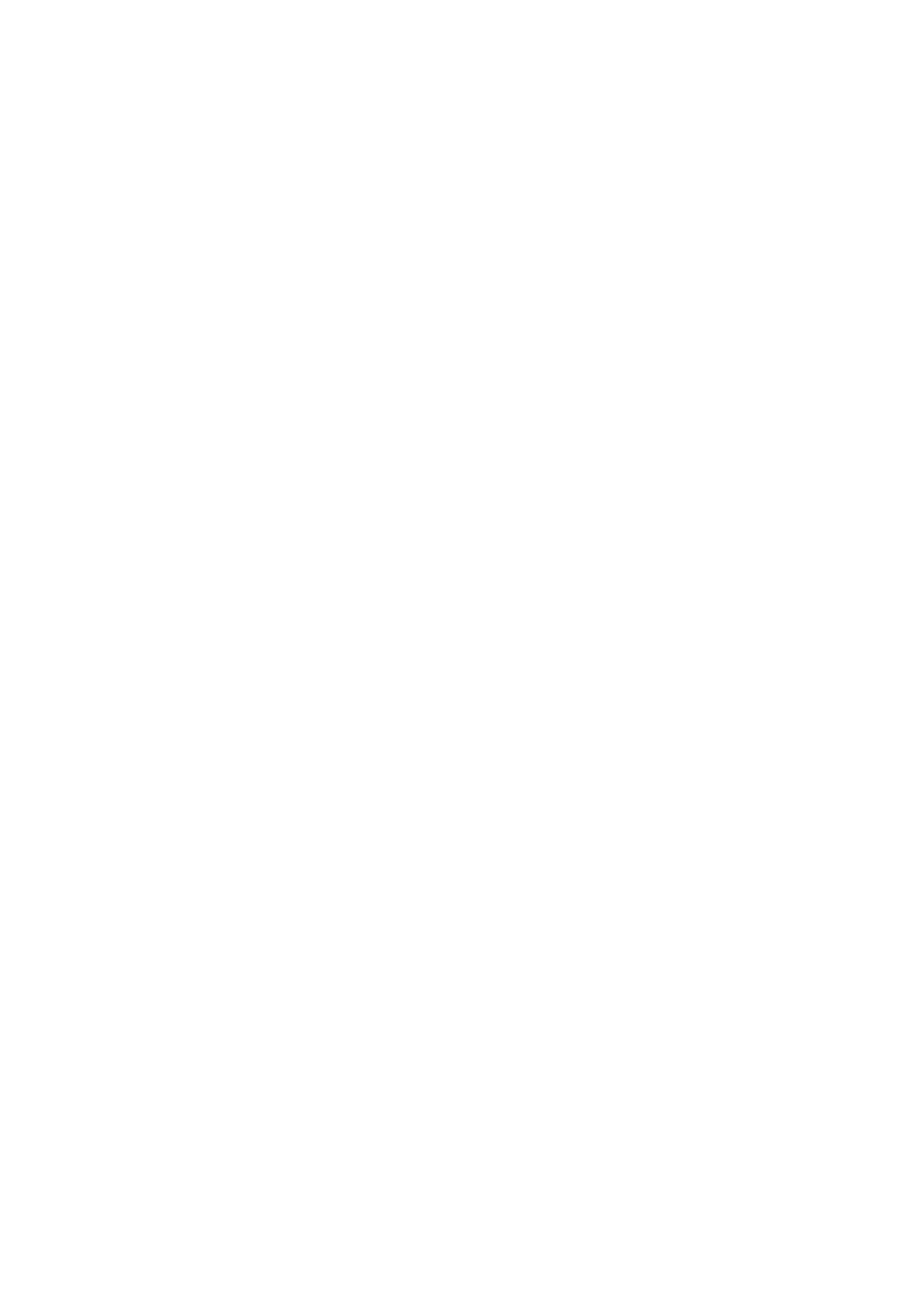# <span id="page-10-0"></span>**2. Preliminaries**

# <span id="page-10-1"></span>**2.1 Definitions**

#### **Vertex**

A fundamental unit that graphs are made of. Here a vertex will be represented by a (natural) number. Other name: node.

### **Edge**

Connection between two vertices x and y.

An edge that serves as a two way connection between x and y is called an **undirected edge** and is represented as the set {x, y}.

An edge that only serves as a one way connection from x to y is called a **directed edge** and is represented as the tuple (x, y).

#### $Graph := (V, E)$

A graph represents a set of vertices V whose elements are interconnected by the edges in the set E. If  $E \subset \{ (x, y) | x, y \in V \}$ , meaning directed edges/vertex tuples, G is a directed graph. While G is called an undirected graph if  $E \subset \{ \{x, y\} \mid x, y \in V \}$ . Additionally a graph can be weighted if its edges have weights associated with them. This can be represented with a weight function w:  $E \rightarrow X$ , where X is a set of numbers. In this thesis the weight function will usually not be explicitly stated and weights are considered to be real numbers,  $X := \mathbb{R}$ .

### **Path**

A way to traverse a graph  $G := (V, E)$  from a start- to an end-vertex. For a directed graph G a path P can be defined as a sequence of directed edges:  $P := (e_1, e_2, ..., e_k)$ , where  $e_i := (v_i, v_{i+1})$  and  $e_i \in E$ . A path can be defined the same way for an undirected graph G, where  $\{v_i, v_{i+1}\}\$  has to be element of E instead of  $e_i$ .

A path is called **simple** if it does not contain a vertex more than once, meaning  $v_i \neq v_j$  holds if  $i \neq j$ .

#### **Longest path problem (LP)**

The longest path problem for a given graph  $G := (V, E)$  and the start and target vertices s,  $t \in V$  is to find the longest simple path from s to t. Also, more accurately, called **longest simple path problem (LSP)**. The length of a path is either defined as the number of its edges or the sum of their weight.

Another definition of LP is to find the longest simple path in a graph G between any two of its vertices. Any instance of this definition of LP can also be made into an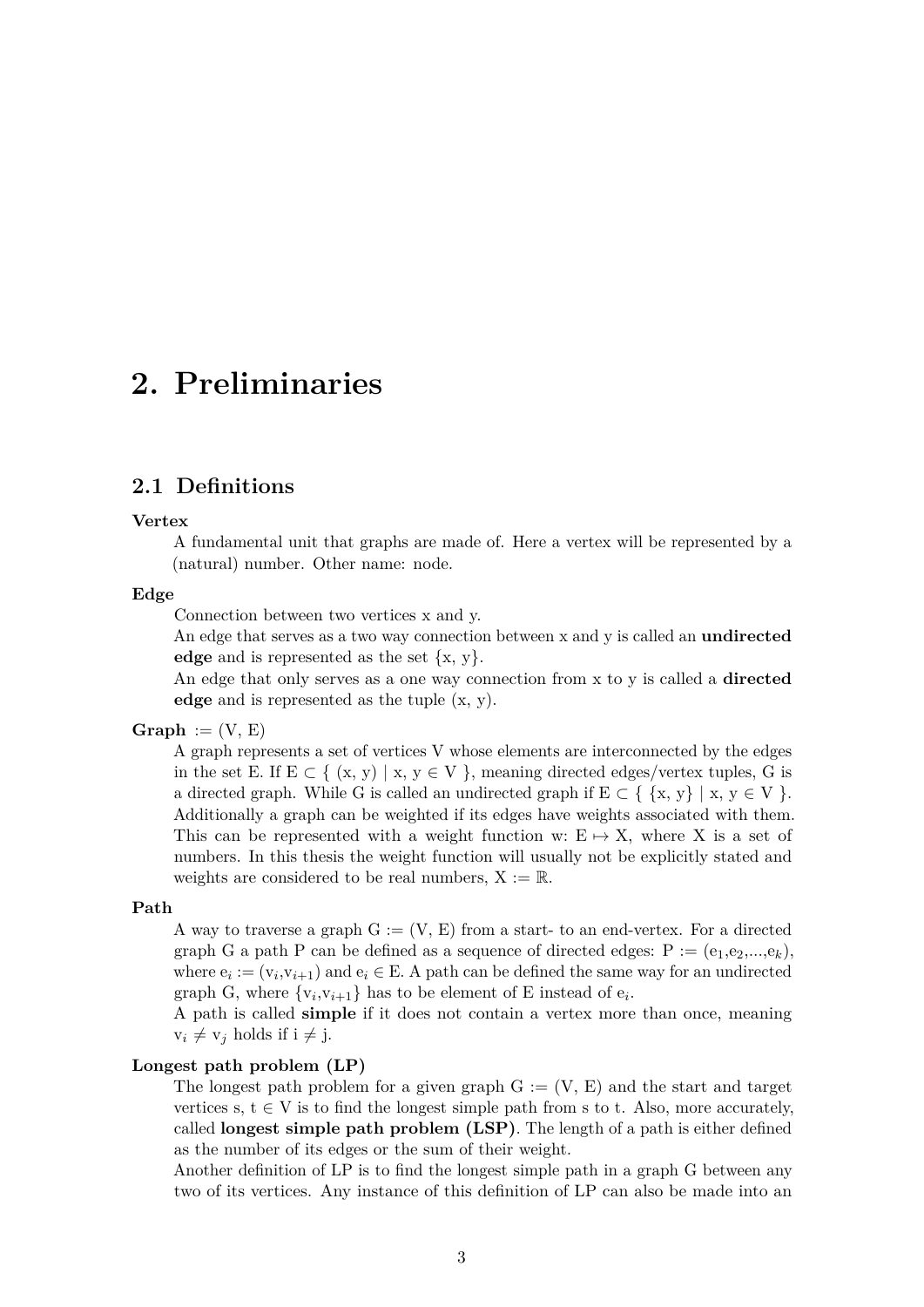instance of the previous definition by introducing a s and t vertex and edges with weight 0 from them to all other vertices in G.

### **Partitioning**

A graph  $G := (V, E)$  is partitioned by dividing its vertices V into the subsets  $V_1, V_2, ..., V_k$ . These subsets are disjointed  $(\forall i \neq j : V_i \cap V_j = \emptyset)$  and contain all vertices of the graph ( $\bigcup^k$  $\bigcup_{i=1}$  *V<sub>i</sub>* = *V*). The subsets are a **partition** of G.

Usually the intent is to distribute the vertices of a graph evenly amongst a certain number of subsets while trying to minimize the number or the combined weight of the edges between vertices of different subsets.

#### **Clique**

A subset of an undirected graph's vertices is called a clique if the graph contains an edge between every two distinct vertices of the subset.

#### **Matching**

A matching is a subset of the edges of a graph where no two edges have vertices in common.

#### **Array**

An array is a collection of elements that can be identified with an index. The size of an array is the number of its elements.  $arrayName[i]$  describes the  $(i+1)$ <sup>th</sup> element of the array  $arrayName$  where  $i \in \{0..size-1\}$ . An empty bracket  $[]$  behind a variable's name can indicate that it is an array (*arrayN ame*[]).

#### **Hash table/map**

An array basically stores (key, value) pairs, where the key is the index. Arrays can be an ineffective way of storage if the keys do not already represent valid indices. A hash table can be used in these cases. A hash table consists out of a large array of "buckets" and a hash function *H*. A (key, value) pair is stored in the bucket with the index  $H(\text{key})$ . A value can then be looked up in the table through its key. With certain assumptions about the hash table, like that the function *H* almost uniformly and randomly distributes the pairs over the array, the hash table can present an effective way to store and look up arbitrary (key, value) pairs.

# <span id="page-11-0"></span>**2.2 Related Work**

The paper with the title "Max Is More than Min: Solving Maximization Problems with Heuristic Search" from Stern, Kiesel, Puzis, Feller and Ruml [\[SKP](#page-44-10)+14] mainly focuses on the possibility of applying the algorithms that are normally used to solve the shortest path problem (SP) on the longest path problem (LP). [\[SKP](#page-44-10)+14] first makes clear why LP is so difficult compared to SP. Then a number of algorithms are presented that are frequently used to solve SP or other minimization search problem, which are then modified in order to be able to solve LP. The search algorithms can be said to be part of three categories. The, for this thesis, most important category is the one of the heuristic searches. A heuristic can provide extra information about the graph or the type of graph. The heuristic searches of  $\left[\text{SKP}^{\text{+}14}\right]$  require a heuristic function that can estimate the remaining length of a solution from a given vertex of the graph. This can give important information that helps to speed up the search depending on the heuristic. It was shown that heuristic searches can be used efficiently for LP. The algorithms Depth-First-Branch-and-Bound ( $DFBnB$ ) and  $A^*$  that were modified in order to solve LP and which heuristics were used will be explained in more detail below, since they were used in the experiments of this thesis as comparison. Another category represents the "uninformed" searches, which don't require any information other than what is already given in the definition of the problem.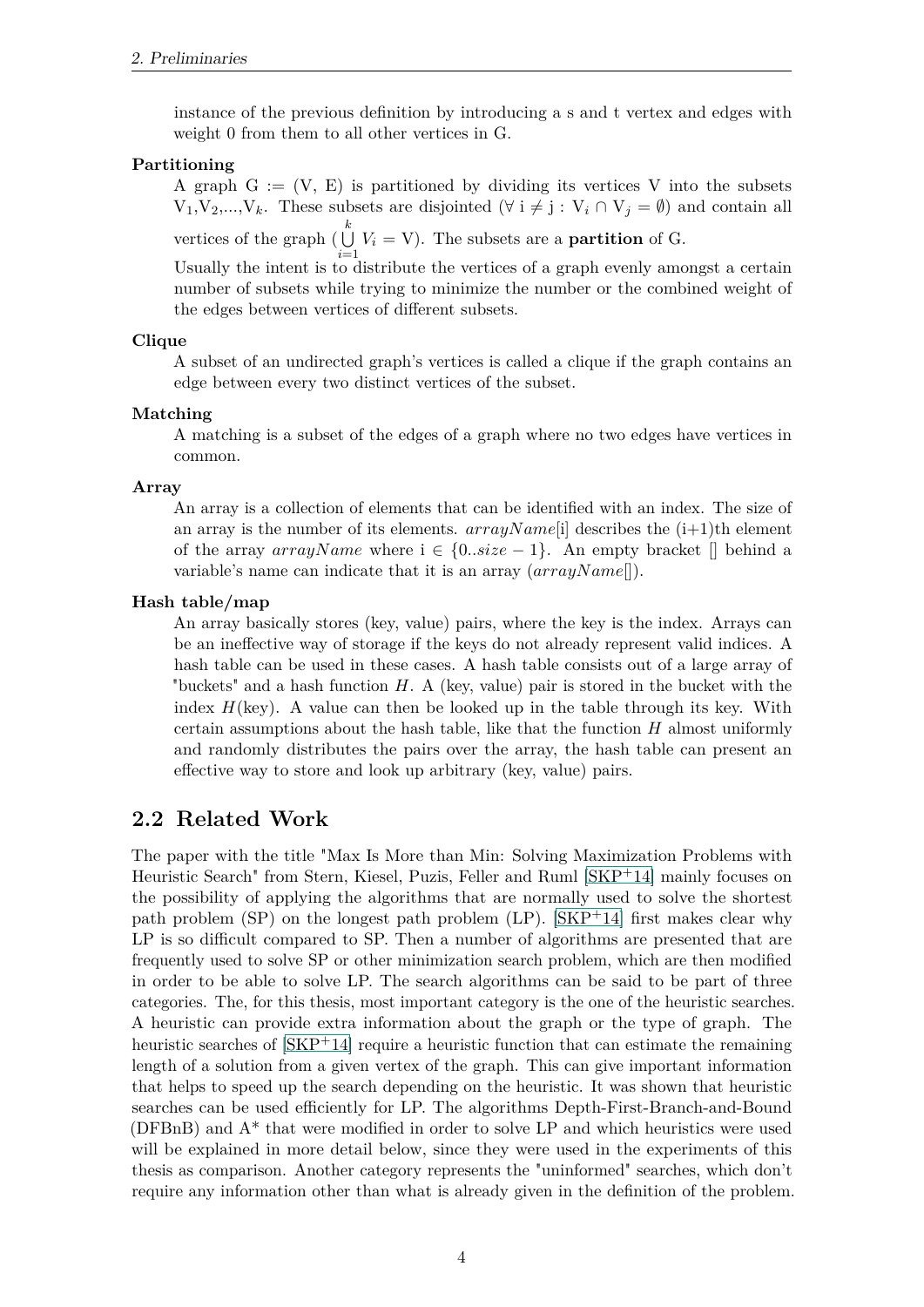An example for these algorithms were Dijksra's algorithm or DFBnB without a heuristic. Modifying these algorithms to fit LP basically lead to brute force algorithms, which means that they still had to look at every possible path in the search space. No uninformed search strategy was found that could be used beneficially for LP. The last category are the suboptimal searches.  $[SKP^+14]$  $[SKP^+14]$  looked at a large number of these algorithms that only find approximations of a longest path. They are not that important to this thesis since the presented algorithm is an optimal algorithm.

Grids and roads are the two graph types that are also used in this thesis. The only thing that currently matters is that roads-graphs are weighted and grids are not. A road-graph also can only have edges with a positive weight. A more detailed explanation is in section [4.1.1.](#page-28-2) The heuristic searches of the paper use following heuristic to estimate the remaining length of a longest path from a given vertex.

#### Grids:

 $G_v$  describes a subgraph of G for a path  $v = (v_1,v_2,...,v_k)$ .  $G_v$  only contains the vertices that could be part of a path that starts from  $v_k$  and ends in the goal vertex. This path also cannot intersect with v itself (except for  $v_k$ ). The vertices of  $G_v$  can be calculated with a Depth-First-Search starting from  $v_k$ . It can easily be seen that  $G_v$  for the current search path of an algorithm only contains the vertices that could be part of a longest path (except for  $v_k$ ). In the best case a longest path starting with v connects all vertices of  $G_v$ , which would require  $|G_v|$ -1 edges. The heuristic returns this value as an estimation of the remaining length of a longest path from  $v_k$ , since grids are unweighted/only contain edges of the weight 1. This estimation always upper bounds the highest possible remaining length.

#### Roads:

A similar heuristic is used for road-graphs. The heuristic function cannot simply return  $|G_v|$ -1, because the graphs edges are not all weighted 1. Furthermore the edge-weights are always positive. The length of the remaining longest path is estimated by calculating the weight of the maximum spanning tree of  $G_v$ . A spanning tree is a subgraph of  $G_v$ that represents a connected, acyclic graph that contains all vertices of  $G_v$ . This means that there exists one and only one path between any two vertices of the subgraph. The maximum spanning tree is the one with the highest combined weight of its edges. The weight of this maximum spanning tree also represents an estimation that upper bounds the highest possible remaining length of a longest path.

Depth-First-Branch-and-Bound (DFBnB) basically represents a Depth First Search (DFS) that continues after the goal has been found and keeps a record of the best current solution. Once the search is finished the incumbent solution represents the longest path. DFBnB additionally uses a heuristic function *h*(*.*) to prune paths during the search. Let *curLength* be the length of the current search path and *bestLength* the length of the incumbent solution. The heuristics from above always represent an upper bound to the remaining length of a longest path, which is why every search path with  $\text{curl}\,\text{length} + h(.) \leq \text{bestLength}$ does not have to be pursued any further and can be pruned.

A\* defines an f value for a path that equals the length of the path plus the value of the heuristic function  $h(.)$ . A<sup>\*</sup> keeps a priority queue of all "open" paths, which initially contains a single path consisting of the start vertex. In each step  $A^*$  removes the path  $(v_1,v_2,...,v_k)$  with the highest f value, meaning the path with the highest estimated length, from the queue. It inserts a path  $(v_1,v_2,...,v_k,v_{k+1})$  back into the queue, for each vertex  $v_{k+1}$  that has an edge to  $v_k$  and also isn't already part of the original path. This continues,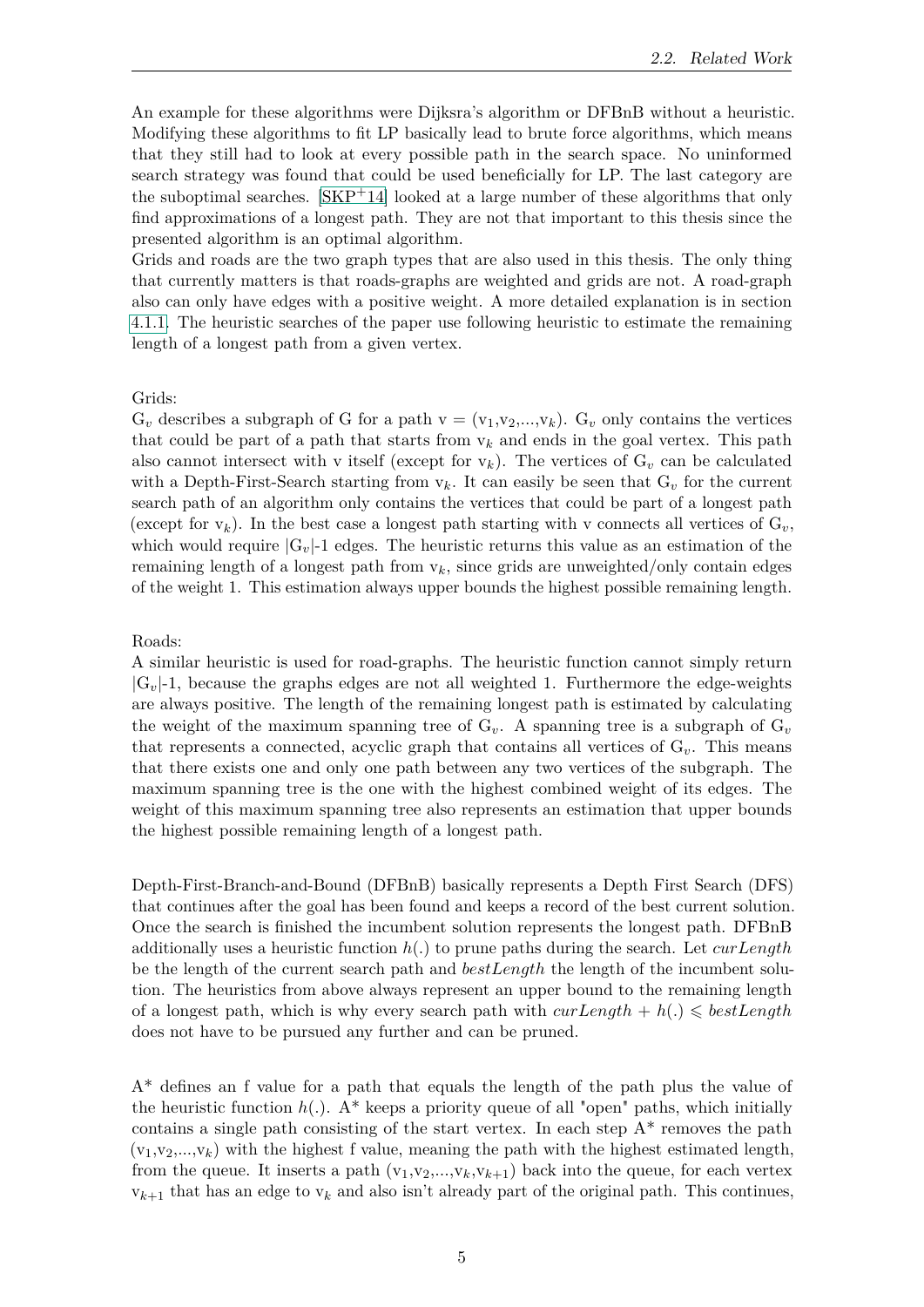if a path to the goal even exists, until a path gets removed from the queue where  $v_k$  is the goal vertex. This is a longest path, which is returned as the result of the algorithm. Since the used heuristic's value is 0 for this path, f equals the actual length of the path. All remaining paths in the queue have an f-value equal or lower to this path. They could never result in longer paths and have effectively been pruned since the used heuristic always upper bounds their longest remaining length.

We are not aware of any recent work other than  $|{\rm SKP}^+14|$  about this topic.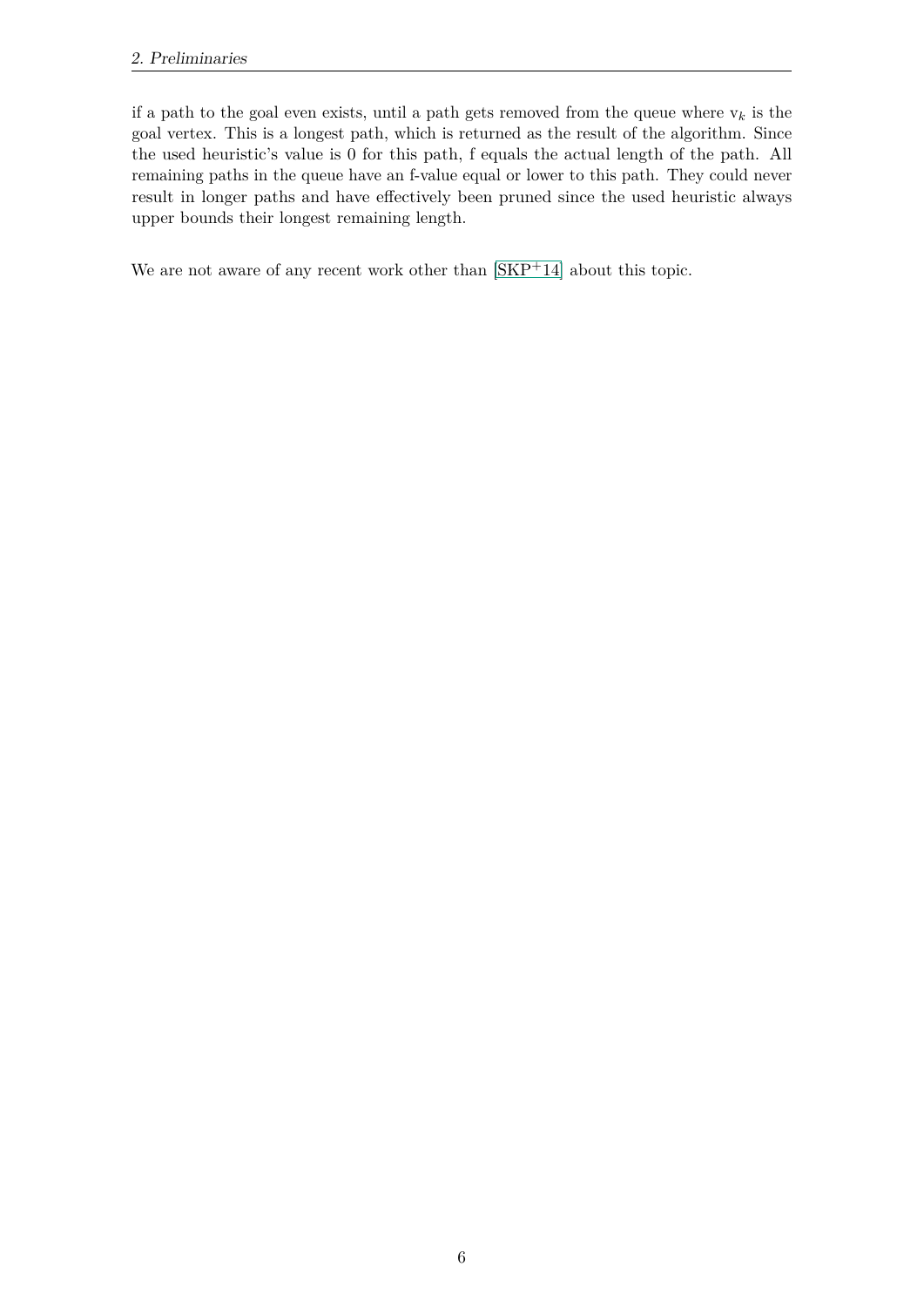# <span id="page-14-0"></span>**3. Our Algorithm (LPDP)**

Our algorithm will be called "Longest Path Dynamic Programming" or LPDP as it is based on principles of dynamic programming. LPDP solves the longest path problem (LP) for undirected graphs. The graphs are exclusively weighted, since an unweighted, undirected graph can simply be seen as a graph that only contains edges with a weight equal to 1. The start and target vertex are called **s** and **t**. Since

# <span id="page-14-1"></span>**3.1 The Basic Approach**

The naive way to solve the longest path problem is something called exhaustive depth-first search by [\[SKP](#page-44-10)+14]. Normal depth-first search (DFS) is started from a root vertex in the graph and every visited vertex is marked as such. DFS recursively calls itself for each unmarked vertex that is reachable by an edge from the current vertex *v*. Additionally *v* is said to be the parent of these vertices. Once it has done this it backtracks to its parent. The search is finished once DFS tries to backtrack to the parent of the root vertex.

Exhaustive DFS is simply DFS that unmarks a node upon backtracking. In that way every simple path in the graph starting from the root vertex is explored. LP can be solved with exhaustive DFS by starting it from the start vertex. During the search the length of the current search path is stored and compared to the previous best solution if the target vertex is found. If the current length is greater than that of the best solution, it is updated accordingly. If the search is done, a path with maximum length from s to t is found.

The idea of LPDP is to partition the graph  $G := (V, E)$  (with  $V := \{0, 1, ..., |V|-1\}$ ) into multiple subsets, run a search similar to exhaustive DFS on them and then combine the results into a single longest path for G.

# <span id="page-14-2"></span>**3.1.1 Step 1 - Partitioning and preprocessing**

The graph's vertices are partitioned into different subsets like shown in Fig[.3.1.](#page-15-0) Then every edge  $\{x,y\}$  running between different subsets is replaced by introducing a new node k and the edges  $\{x,k\}$  and  $\{k,y\}$  (Fig[.3.2\)](#page-15-1). Only one of these edges retains the original's weight, the other's is set to 0. Additionally a new node with an edge to the start vertex is created. This edge also has a weight of 0. The same is done again for the target vertex. All newly generated vertices are called border-nodes, since they, except for the latter two, resemble the borders between different subsets. Now new graphs  $G_i := (V_i, E_i)$  can be created with V*<sup>i</sup>* being the vertices of subset *i* and all border-nodes connected to them and  $E_i$  all edges that run between  $V_i$  in G. All graphs  $G_i$  that are created from the graph in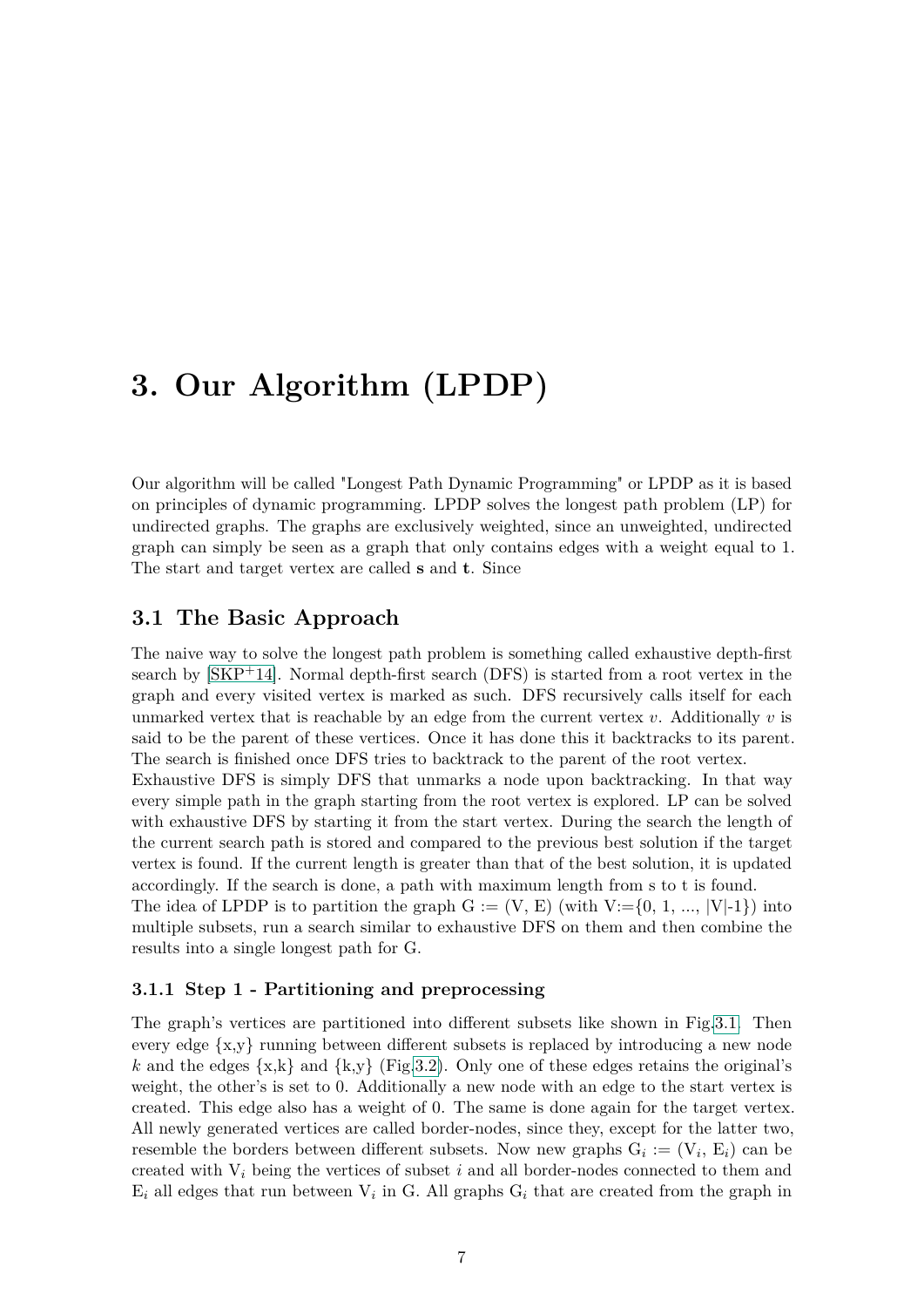

<span id="page-15-0"></span>Figure 3.1: Example graph. A partition of the graph is shown by the different colors. An edge's weight is only shown if it connects two different parts of the partition. Vertex 2 and 25 are the start and target vertices for the longest path problem and are marked with the letters s and t.



<span id="page-15-1"></span>Figure 3.2: Example of how edges that run between different components of a partition are split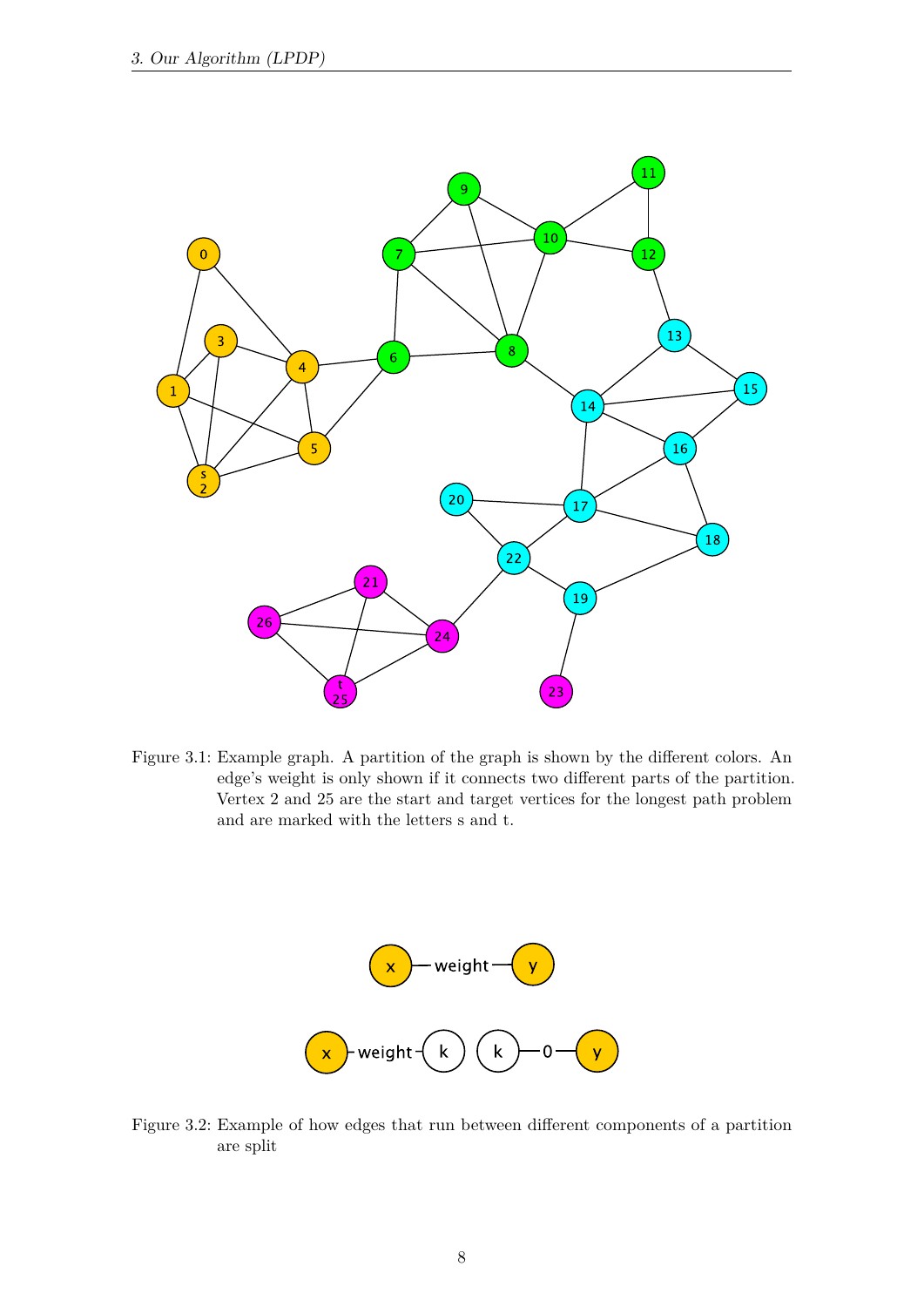

<span id="page-16-0"></span>Figure 3.3: Graph from Fig[.3.1](#page-15-0) split into multiple graphs according to its partition like shown in Fig[.3.2](#page-15-1)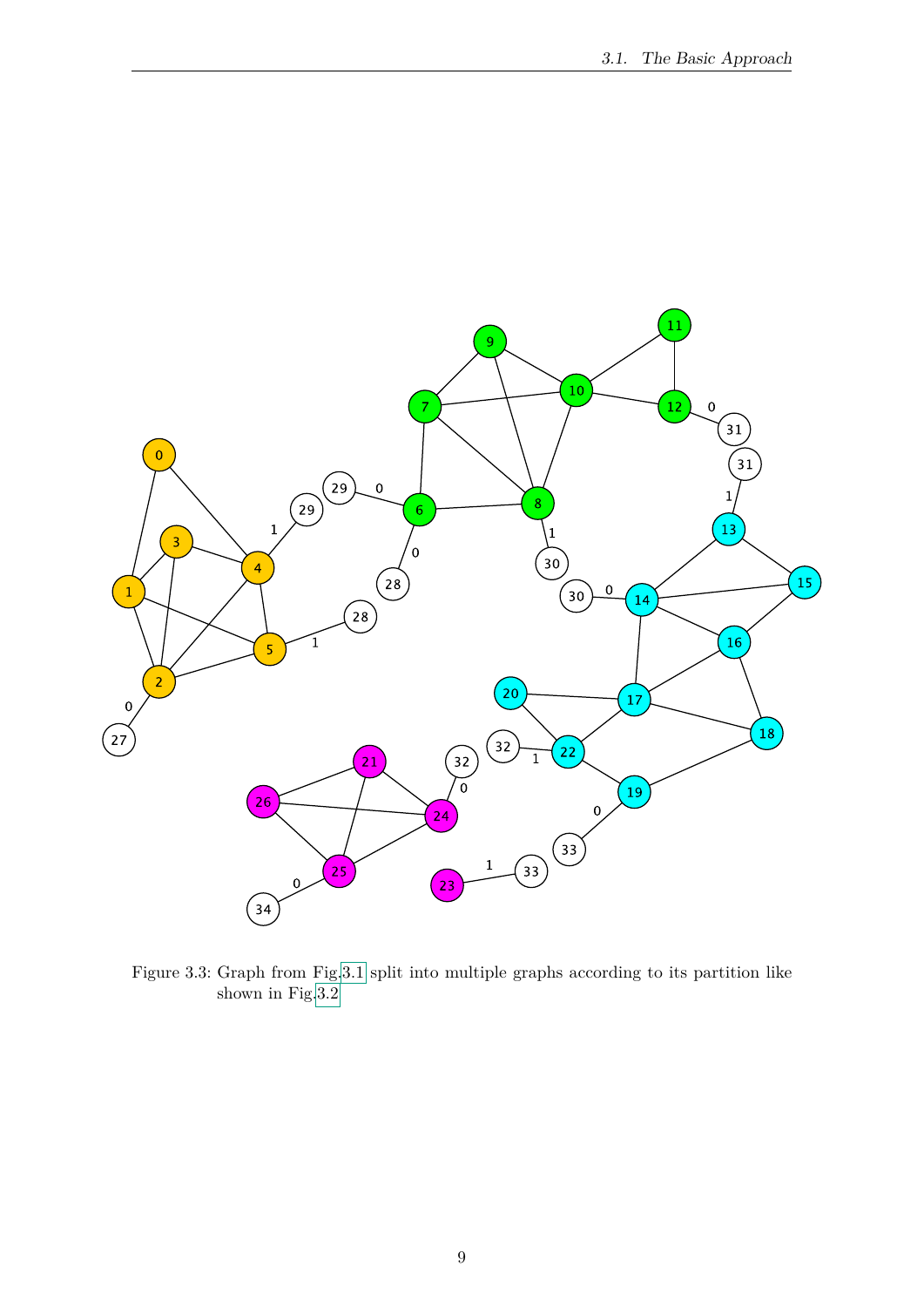

<span id="page-17-1"></span>Figure 3.4: Higher level graph. Every vertex *v* corresponds to the border-node *v* in Figure [3.3.](#page-16-0) Every graph  $G_i$  is represented as a clique of its border-nodes. A vertex also stands for a connection of two subsets. This connection is shown as a pair (x,y) near the vertex, where x and y are the numbers of the subsets that are connected. The vertices that represent the previous start and target vertices are seen as connecting their subset to itself, which means  $x = y$ .

Fig[.3.1](#page-15-0) are shown in Fig[.3.3.](#page-16-0) As seen the border-nodes have the numbers  $|V|, |V|+1, ...$ with the border-node of the start- and target-vertex having the lowest and highest number respectively.

Now we are looking for example at the blue  $G_i$  graph in Fig[.3.3.](#page-16-0) For the calculation of the longest simple path in G these border-nodes function as entry and exit points for their subset of the partition. A longest simple path from s to t can only enter and exit this subset through its border-nodes or more specifically the original edge that is associated with this node. Since neither s nor t lie within the blue subset, it is clear that every time the path enters this subset, it also has to leave it again, connecting its border-nodes in pairs of two. This means, without knowing anything about the rest of the graph, that a longest simple path from s to t can connect the border-nodes pairs  $\{\{30,31\}, \{\{30,32\}\}, \{\{30,33\}\}\}\$ {{31,32}}, {{31,33}}, {{32,33}}, {{30,31},{32,33}}, {{30,32},{31,33}}, {{30-33},{31,32}} or none of them {}. These sets of border-node-pairs for any subset *s* are equivalent to the matchings that exist for a clique-graph that consists of the border-nodes of *s*. The pairs would have to be connected by non-intersecting simple paths. The longest of these connections for each of the cases can be found through a modified version of exhaustive DFS, which will be shown later. The same will be done for all other graphs G*<sup>i</sup>* . The fact that the border-nodes that represent the start- or target-vertex always have to be connected to another border-node won't matter for the algorithm.

# <span id="page-17-0"></span>**3.1.2 Step 2 - Combining the paths**

Now it is possible to search for the longest (simple) path of G in a graph that only contains its border-nodes. In this graph two border-nodes are connected with an edge if they belonged to the same graph G*<sup>i</sup>* . Every subset of the original partition is now represented by a clique of its border-nodes. The border-nodes are seen as regular vertices of the new graph. An example of this graph can be seen in Fig[.3.4.](#page-17-1)

Every vertex in this graph represents a connection between two subsets. In the case of startand target-border-node they will be seen as a connection to their own subset. The connection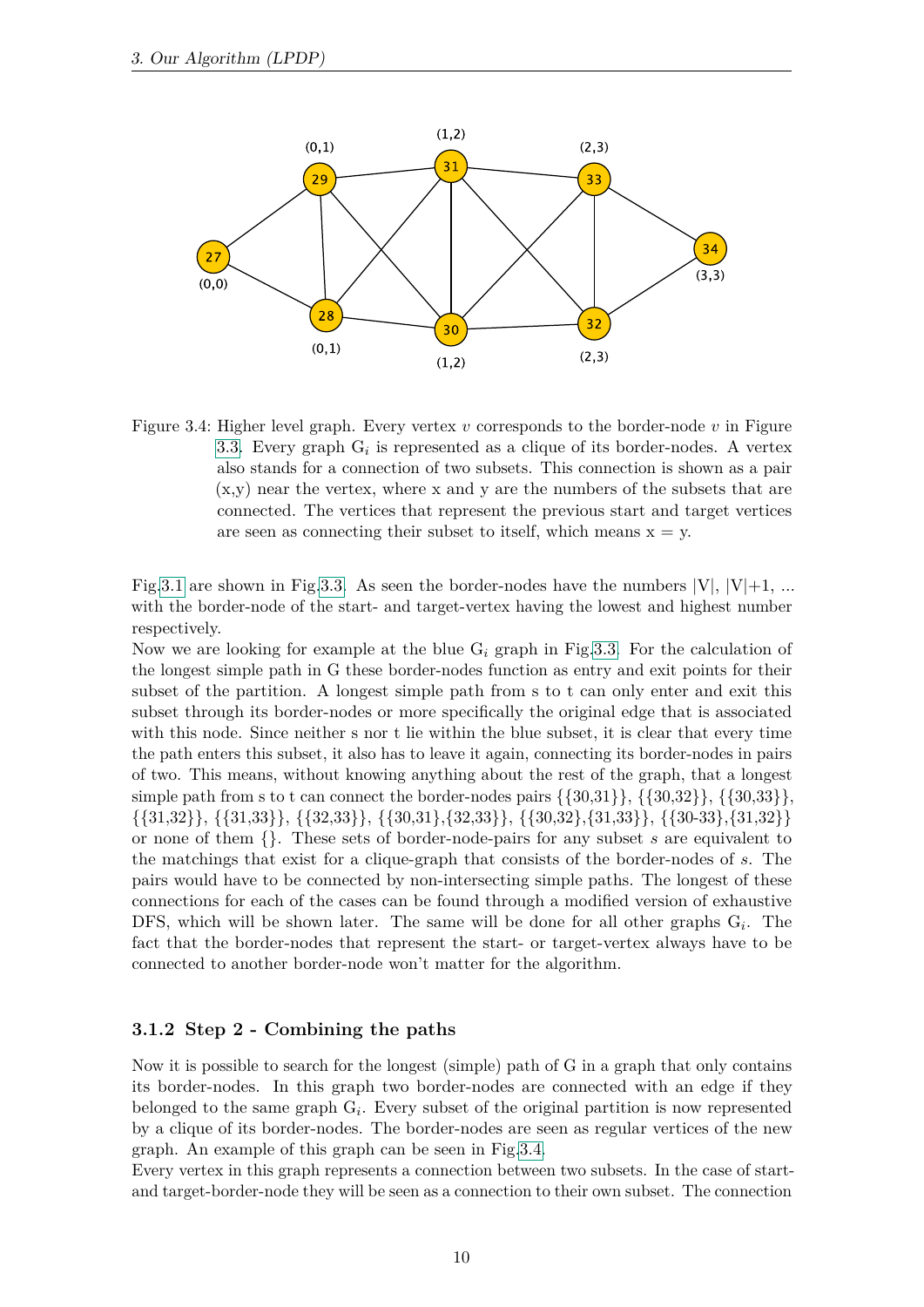of a vertex v is shown in Fig[.3.4](#page-17-1) as two values  $(a,b)$  (=:connection(v)) near the node. An edge  $\{v,w\}$  can be said to be part of a subset s if  $s \in \text{connection}(v) \land s \in \text{connection}(w)$ . This edge than represents a path located in subset s or rather in G*<sup>s</sup>* that connects its two corresponding border-nodes. While this condition for an edge could be true for two different subsets, it is only allowed to be part of one subset at the same time. Otherwise the edge would represent a circle.

In order to solve the longest path problem another modified version of exhaustive DFS, which starts from the lowest numbered vertex as it represents the original start vertex, can be used. Broadly speaking this version creates a set of border-node-pairs for every subset s, which is called Pairs*s*, from its search path. In order to do this it sees every edge in the current search path as a part of a fixed subset/ $G_i$  graph. If the edge  $\{v,w\}$  belongs to the search path as part of the subset s, the pair {v,w} is an element of Pairs*s*. The pair {v,w} ∈ Pairs*<sup>s</sup>* represents a connection of the corresponding border-nodes of v and w in G*<sup>s</sup>* through a simple path. The simple paths of all these pairs in Pairs*<sup>s</sup>* cannot intersect with each other. The best possibility to do this and the combined length of these paths has already been calculated in step 1 for the different G*s*. To only receive valid Pairs*<sup>s</sup>* the following conditions are followed while trying to append new edges to the current search path:

- For every subset s a solution for Pairs*<sup>s</sup>* has to exist. This can simply be looked up, since the best possible solutions were already calculated in step 1.
- The new edge has to be part of a different subset than the previous edge. Otherwise  $\{a,b\},\{b,c\} \in \text{Pairs}_s$  would be possible, which would mean that the two paths in  $G_s$ would intersect since they share the border-node b (and the vertex of G*<sup>s</sup>* that has an edge to b)

Every time the highest numbered vertex, the border-node of the original target-vertex, has been found, the paths in G*<sup>s</sup>* for every Pairs*<sup>s</sup>* are looked up and their weight summed up. At the end the different Pairs*<sup>s</sup>* with the highest combined weight are returned. This weight is the weight/length of the longest simple path in G. The actual longest simple path can be constructed by looking up all the precalculated paths in G*<sup>s</sup>* for the given connections of its border-nodes Pairs*s*. All of these paths, now called segments, start and end with a border-node. The start- and target-border-node appears exactly once, the others twice. The paths can be concatenated the following way (since G is an undirected graphs, paths can be reversed at will):

- a-v1-...-v*k*-b and b-w1-...-w*k*-c ⇒ a-v1-...-v*k*-w1-...-w*k*-c
- a-v<sub>1</sub>-...-v<sub>k</sub>-b and c-w<sub>1</sub>-...-w<sub>k</sub>-b ⇒ a-v<sub>1</sub>-...-v<sub>k</sub>-w<sub>k</sub>-...-w<sub>1</sub>-c

This is done until only a single segment  $a-v_1$ -...- $v_k$ -b, with a being the start- and b the target-border-node, is left. Now  $v_1-v_2$ -...- $v_k$  is a longest simple path in G.

# <span id="page-18-0"></span>**3.1.3 Improvement through hierarchical partitioning**

While the calculations for the different G*<sup>i</sup>* graphs maybe can be done fast and even in parallel, the graph of border-nodes from the second step of the algorithm still has to be searched as one complete piece with a variant of the naive brute-force approach. This means that the possible acceleration is relatively limited, once this graph becomes more complex. The next logical step is to try to avoid this by applying the same principles that we used to accelerate exhaustive DFS on this variant of it. Of course it isn't possible to split up edges like on a normal graph. The cliques representing the different subsets have to stay intact. Nodes now serve as dividers instead of edges. New border-nodes are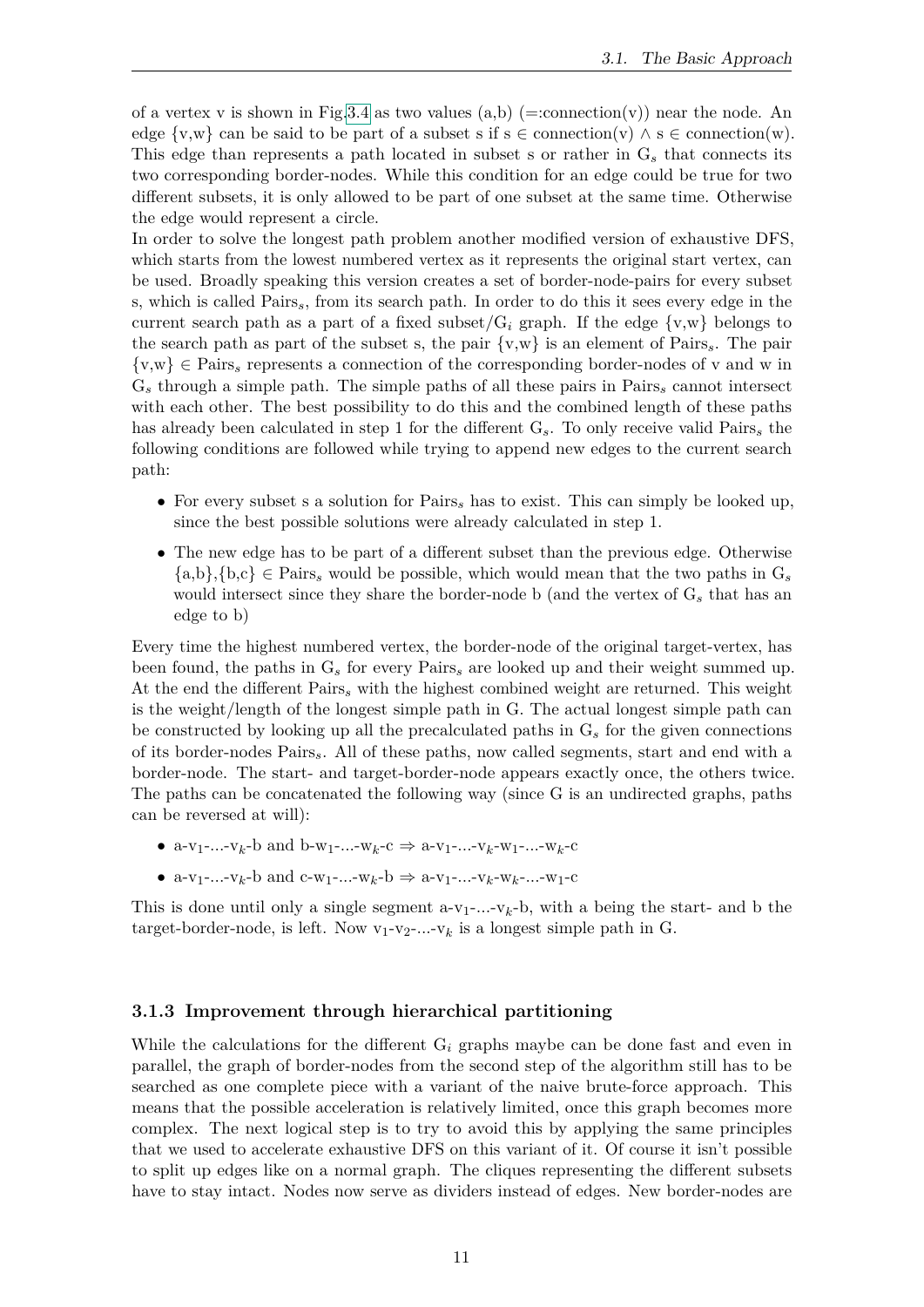

<span id="page-19-0"></span>Figure 3.5: Example of how border-nodes would be introduced in the graph of Figure [3.4](#page-17-1) in order to create two new subsets according to the next partitioning level. The first is created by combining the lower level subsets 0 and 1. 2 and 3 for the second subset. Since 1 and 2 will be part of different subsets, border-nodes have been introduced for the two vertices that represent a connection  $(1,2)$ . The same was done for the vertices 27 and 34 since they represent the start and goal vertices.



<span id="page-19-1"></span>Figure 3.6: Even higher level graph consisting out of the border-nodes of the graph of Figure [3.5.](#page-19-0) Only two subsets, named 0 and 1, exist. The only two border-nodes are the start and target vertex, combining the last two subsets into one. A search in this graph will determine the longest path and complete the algorithm.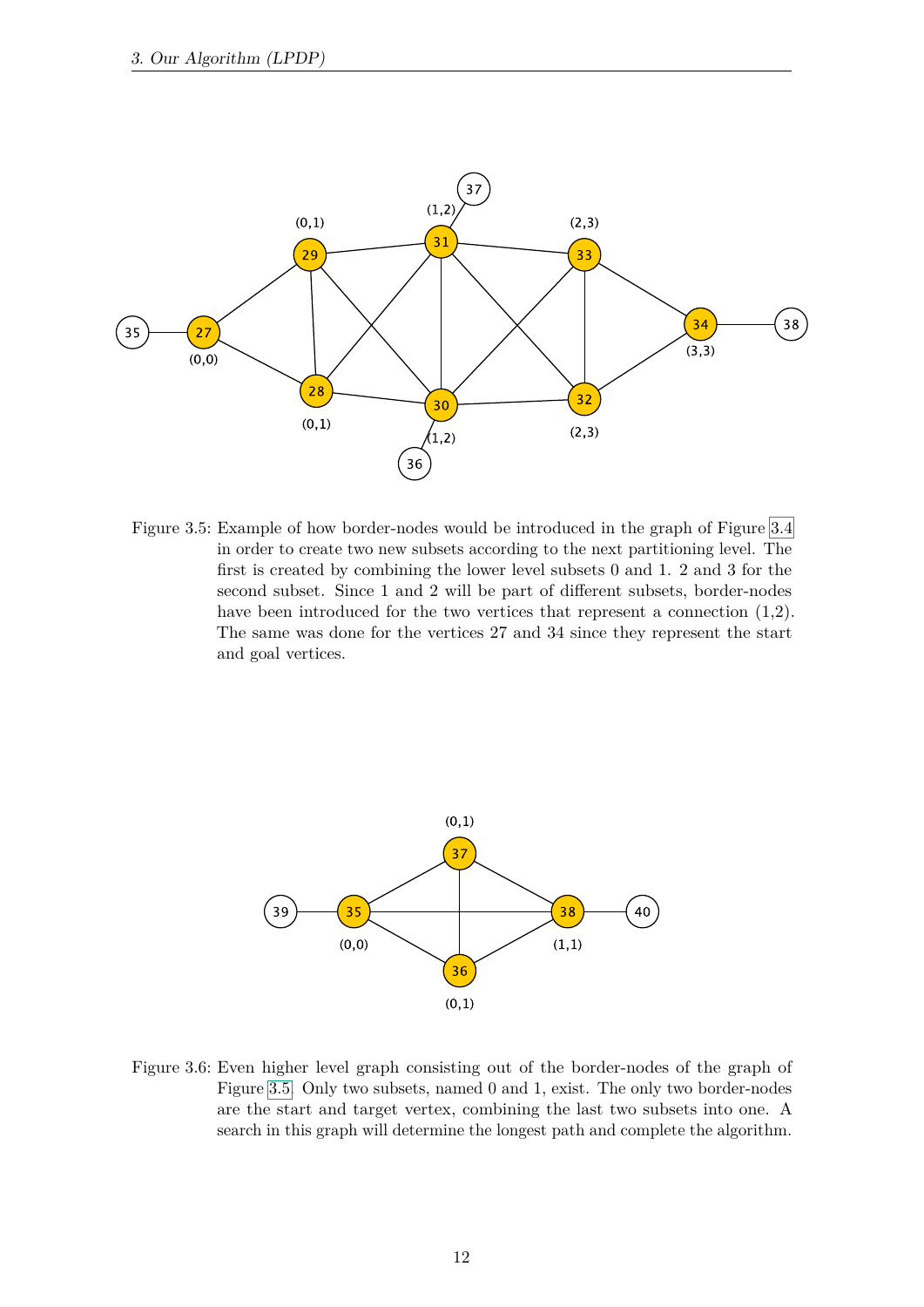connected directly to them and to the start and target vertices like it is shown in Fig[.3.5.](#page-19-0) The point is to combine a group of subsets and the paths that were calculated for them into a single new subset. This is again done with a variant of exhaustive DFS between the new subsets border-nodes. Fig[.3.5](#page-19-0) shows the subsets 0 and 1 got combined into one, also 2 and 3. For simplicity we did not actually split the graph into multiple parts like we did with G, but it was made sure that only vertices and edges of the subsets, that are supposed to be combined, are used during the search. When this is done another graph like in Fig[.3.6](#page-19-1) can be created. In this way Step 2 becomes a recursive call on its own resulting graph. To achieve this the partitioning of the original graph G has to be hierarchical. The partitioning specifies a high number of small subsets that the original graph is partitioned into. These smaller subsets are subsequently combined step by step into larger ones, until only one is left and a longest path of G is calculated.

# <span id="page-20-0"></span>**3.2 Implementation**

# <span id="page-20-1"></span>**3.2.1 Data structures**

The graph  $\mathbf{G} = (\mathbf{V}, \mathbf{E})$  is the given, undirected and weighted graph for the algorithm in which the longest simple path is calculated. As defined previously V is its set of vertices and E its set of edges. The vertices are represented and named sequentially with the numbers 0 to |V|-1. Meaning:  $V = \{0, 1, ..., |V|-1\}$ . **s** and **t** are vertices of G and are the start- and target-node of the longest simple path.

The hierarchical partitioning of G is given through a two-dimensional array **partitions[][]**, which is built up as follows: The first array (partitions  $[0]$ ) represents the lowest, finest level of partitioning, assigning single vertices to the subsets that the graph is partitioned in. That means if  $v \in V$  then partitions  $[0][v]$  is the number of the subset that v is a part of. These subsets are numbered similar to the vertices with  $0,1,2,...$ . Each higher level of partitions[][] combines the subsets of the previous level. This leads to a hierarchical partitioning of G. Level 0 represents the underlying partition. Its subsets get combined further and further with higher levels, until only a single "subset" is left that contains all vertices. The highest level of partitions[][] always is an array containing a single element 0. For level *l* the subset that a given vertex *v* is part of can be calculated with the following function:

$$
p(l, v) := \begin{cases} partitions[l][p(l - 1, v)] & \text{for } l > 0\\ partitions[0][v] & \text{for } l = 0 \end{cases}
$$

Example used for the graph in Figure [3.1](#page-15-0) throughout this thesis: partitions[0] = [0,0,0,0,0,0,1,1,1,1,1,1,1,2,2,2,2,2,2,2,2,3,2,3,3,3,3] partitions[1] =  $[0,0,1,1]$ partitions[2]  $=$  [0,0]  $partitions[3] = [0]$ 

The algorithm uses two major custom data structures. The different paths between the border-nodes of a subset are stored in a map. There is a map for every subset. This data structure is implemented as a hash table and is simply called **map**. This map stores instances of a **Key** and a **Paths** data structure as key-value-pairs.

The **Paths** data structure stores paths between border-nodes, but also has a length attribute for the combined length of all the paths associated with it. How paths are stored changes in the algorithm. In the first step of the algorithm **Paths** stores the actual paths in a subset. A path is stored as the sequence of its vertices, starting and ending in a border-node.

In the second step of the algorithm **Paths** are stored differently. If a step of the algorithm combines subset 1, 3 and 5 into one, it also combines the paths in the maps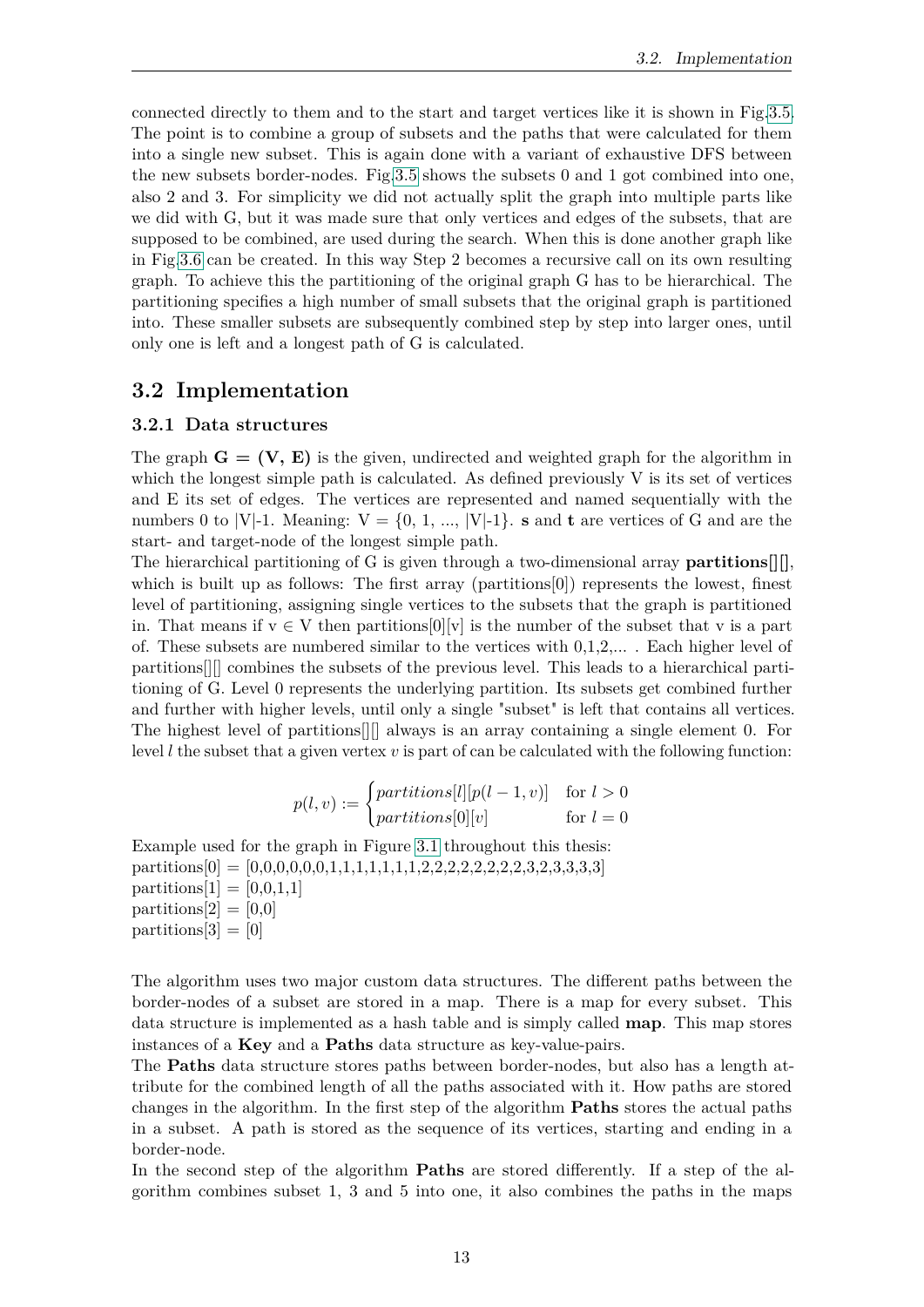1: **function** LPDP( $G = (V, E)$ ; s,t  $\in V$ ; partitions[[[]) 2: initialize G*<sup>i</sup>* graphs, borderNodes and pathMaps 3: **for**  $i \leftarrow 0$  to partitions[1].size() **do** 4: **for each** bNode ∈ borderNodes[i] **do** 5: SEARCHLOWESTLEVEL(G<sub>i</sub>, borderNodes[i], pathMaps[i], bNode) 6: Paths result :=  $\text{SOLVEHIGHERLEVELS}(\text{partitions}, \text{borderNodes}, \text{pathMaps}, 1)$ 7: combine paths from result into one valid path of G 8: **return** combined path & weight of result

<span id="page-21-1"></span>Figure 3.7: Basic pseudocode of LPDP. The used variables and methods are explained in the text.

*pathMap<sub>i</sub>* ( $i \in \{1, 3, 5\}$ ) into one new map *keyMap*. To do this *keyMap* doesn't save the actual paths, but the identifiers under which the paths can be looked up in the different *pathM ap*s. This means **Paths** still stores paths, but only as their identifier or key (**Key**). **Key** is a unique identifier of a **Paths** instance. **Key** is a sequence of nodes that resembles the Pairs*<sup>s</sup>* from the section above, meaning the set of border-node-pairs that are connected through the **Paths** instance. The elements of the sequence  $\bf{Key}[2i]$  and  $\bf{Key}[2i+1]$  resemble a pair  ${Key}[2i], Key[2i+1] \in \text{Pairs}_s$  for all possible  $i \geq 0$ . To keep **Key** unique, one could for example swap  $\mathbf{Key}[2i]$  and  $\mathbf{Key}[2i+1]$  without changing the Pairs<sub>s</sub> set it resembles, the following conditions are introduced for a valid **Key** instance:

- **Key** has to have an even number of elements (0 included)
- $Key[i] \neq Key[j]$  for  $i \neq j$
- $\text{Key}[2i] < \text{Key}[2i+1]$  for  $i > 0$
- $\text{Key}[2i] < \text{Key}[2i+2]$  for  $i \geq 0$

# <span id="page-21-0"></span>**3.2.2 Pseudocode**

The first part of the algorithm (Figure [3.7\)](#page-21-1) splits the given graph G into the different G*<sup>i</sup>* graphs, based on the partitions[0] array, like it was explained in sectio[n3.1.1](#page-14-2) and shown in Fig[.3.1](#page-15-0) and Fig[.3.3.](#page-16-0) borderNodes<sup>[i]</sup> describes an array of the border-nodes of  $G_i$  in ascending order. It then calls the searchLowestLevel() function for every border-node of a graph  $G_i$ , which completes the first step of the algorithm (section [3.1.1\)](#page-14-2) by filling up the graphs pathMap. Once this has been done for all G*<sup>i</sup>* , the second step of the "improved" algorithm (section [3.1.2](#page-17-0) and [3.1.3\)](#page-18-0) is executed by calling the solveHigherLevels() function. Its result is a set of path segments selected from all pathMaps that can form a longest simple path in G. Additionally the result contains the combined weight of all segments. All of this can also be saved in the **Paths** data structure. These path segments are then combined into the single path in G as shown at the end of section [3.1.2.](#page-17-0)

searchLowestLevel() describes a modification of exhaustive DFS, that is run with a border-node as root. The search algorithm divides its current search path into different path segments. It traverses the vertices of the graph as normal with the exception of the border-nodes. The first segments starts from the root border-node. The segment is completed once a different border-node is reached. If this happens, the algorithm starts a new segment by jumping to an other border-node, as if they were connected by an edge, and continues traversing the graph as before. This way each segments starts and ends in a border-node. The start- and endpoints of all segments resemble the border-node pairs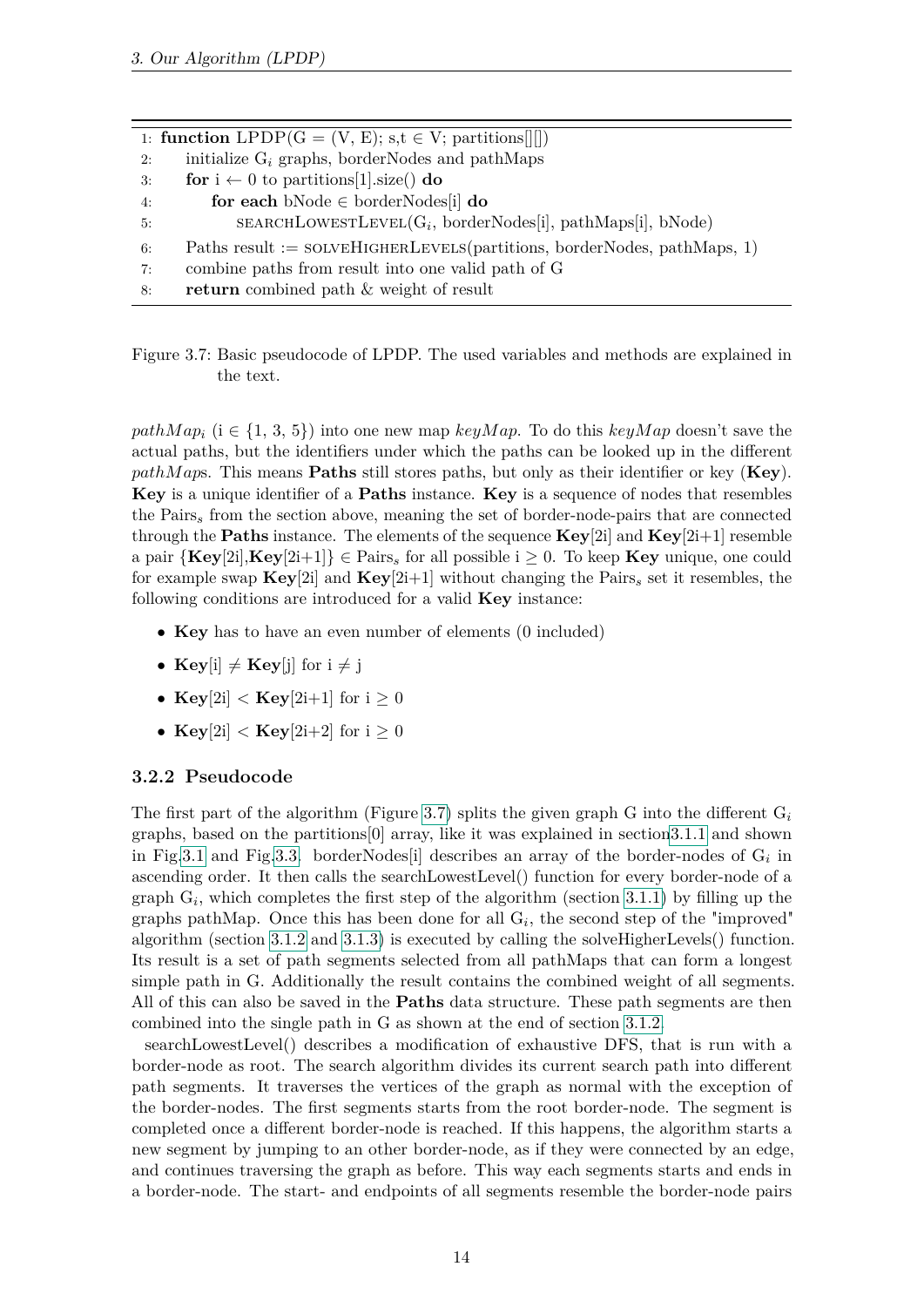| Key           | Paths                                          |        |
|---------------|------------------------------------------------|--------|
|               | Segments/Nodes                                 | Length |
| (30,31)       | (30,14,17,20,22,19,18,16,15,13,31)             | 9      |
| (30,32)       | $(30, 14, 13, 15, 16, 17, 18, 19, 22, 32)$     | 8      |
| (30, 33)      | $(30, 14, 13, 15, 16, 18, 17, 20, 22, 19, 32)$ | 8      |
| (31, 32)      | $(31, 13, 14, 15, 16, 17, 18, 19, 22, 32)$     | 9      |
| (31, 33)      | $(31, 13, 14, 15, 16, 18, 17, 20, 22, 19, 33)$ | 9      |
| (32, 33)      | $(32, 22, 20, 17, 14, 13, 15, 16, 18, 19, 33)$ | 9      |
| (30,31,32,33) | (30, 14, 15, 13, 31)                           | 9      |
|               | (32, 22, 20, 17, 16, 18, 19, 33)               |        |
| (30,32,31,33) | (30, 14, 17, 20, 22, 32)                       | 9      |
|               | (31, 13, 15, 16, 18, 19, 33)                   |        |

<span id="page-22-1"></span>Table 3.1: Example of a finished *pathMap* of the blue subset from Figure [3.3](#page-16-0)

*Pairs<sub>i</sub>*. The best current result for each possible *Pairs<sub>i</sub>* is stored and updated if necessary every time a path segment is completed. To avoid unnecessary traversal of the graph a path segment is only allowed to end in a node higher than its start. Additionally a path segment can only start from a border-node, if this node is higher than all other starting nodes in the current search path. This way the border-nodes in the search path also automatically induce a valid **Key** instance, which is unique for every possible  $Pairs_i$ . The longest way of connecting each possible  $Pairs_i$  can be looked up in the  $pathMap$  under its corresponding **Key**, once solveLowestLevel() is completed. An example of the *pathM ap* for the blue subset of the graph in Figure [3.3](#page-16-0) can be seen in Table [3.1.](#page-22-1)

#### <span id="page-22-0"></span>**3.2.2.1 Solving the higher levels**

The self-recursive method seen in Figure [3.8](#page-23-0) takes the *pathM aps*[] calculated for the subsets of lowest partitioning level 0 and combines them step by step until only one subset/map is left. The method is initially called with *level* = 1, upon which it combines the results of level 0 into a valid result for the partition given through the array partitions[1]. After this the method increases the *level* by 1 and recursively calls itself, until only one map is left. level  $\in \{1,2,...\}$ . *partitionNodes* $\in$  is the *borderNodes* $\in$  array of the previous level. This means that *partitionNodes*[i] is an array that contains all border-nodes of the subset i (in ascending order).

The method creates a new graph  $G := (V, E)$  as follows:

V is the set of all vertices that occur in *partitionNodes*[][]. An edge between two vertices only exists if an *i* exists, where *partitionNodes*[*i*] contains both vertices. E := { {v,w} ∈  $V^2 \mid \exists i : v, w \in$  partitionNodes[i] }

The currently lowest and highest vertex are representatives of the start- and goal-vertex. Every vertex, except these two, is an element of exactly two subsets i and j. This means that the vertex stands for a connecting edge between those two subsets. This connection is shown in the example graph in Figure [3.5](#page-19-0) as the pair  $(i,j)$ . A start- or goal-vertex only occurs in a single *partitionNodes*[i], which is represented as a connection (i,i). The connection for every vertex v is stored in *connectionsPerNode*[v]. Now new border-nodes are introduced. A new border-node with an edge to the start-vertex is created. Then the same is done for the goal-vertex and every vertex with the connection  $(i,j)$ , where  $partitions[level][i] \ne partitions[level][j]$ . These border-nodes are numbered in such a way that the lowest border-node is the one that is connected to the start-vertex and the highest border-node connected to the goal-vertex.

searchHighLevel() is version of searchLowestLevel() that is slightly modified in order to work on the higher level graphs. searchHighLevel() can only search the graph in a way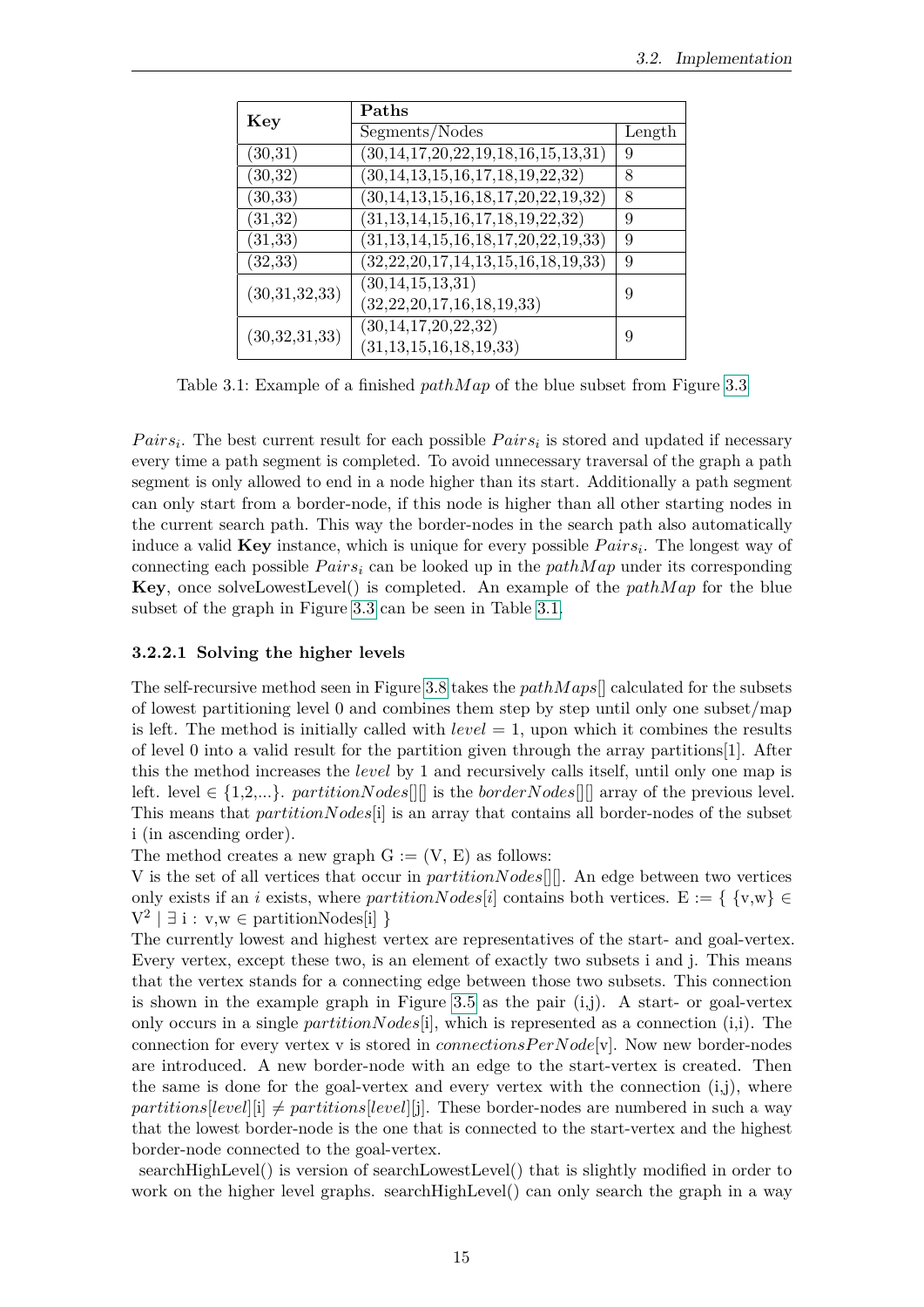```
1: function solveHigherLevels(partitions[][], partitionNodes[][], pathMaps[], level)
2: if pathMaps.size() == 1 then
3: if pathMaps[0] is not empty then
4: it can only contain a single entry (Key,Paths)
5: return the Paths instance
6: else
7: return empty Paths instance with weight = 08:
9: initialize graph G, borderNodes and keyMaps
10: for all i \leftarrow 0 to partitions[level+1].size() do
11: for each bNode ∈ borderNodes[i] do
12: SEARCHHIGHLEVEL(G, borderNodes[i], pathMaps, keyMaps[i], bNode)
13:
14: Paths keys := solveHigherLevels(partitions, borderNodes, keyMaps, level+1)
15: Paths result
16: result.weight = keys.weight
17: for i \leftarrow 0 to keys.size() do
18: for j \leftarrow 0 to keyMaps[i].get(keys[i]).size() do
19: if keyMaps[i].get(keys[i])[j] not empty then
20: result[j] = keyMaps[i].get(keys[i])[j]21: return result
```
<span id="page-23-0"></span>Figure 3.8: solveHigherLevels() recursively combines the paths that were calculated for the partition of the lowest level, finds the longest path and returns it. The used variables and methods are explained in the text.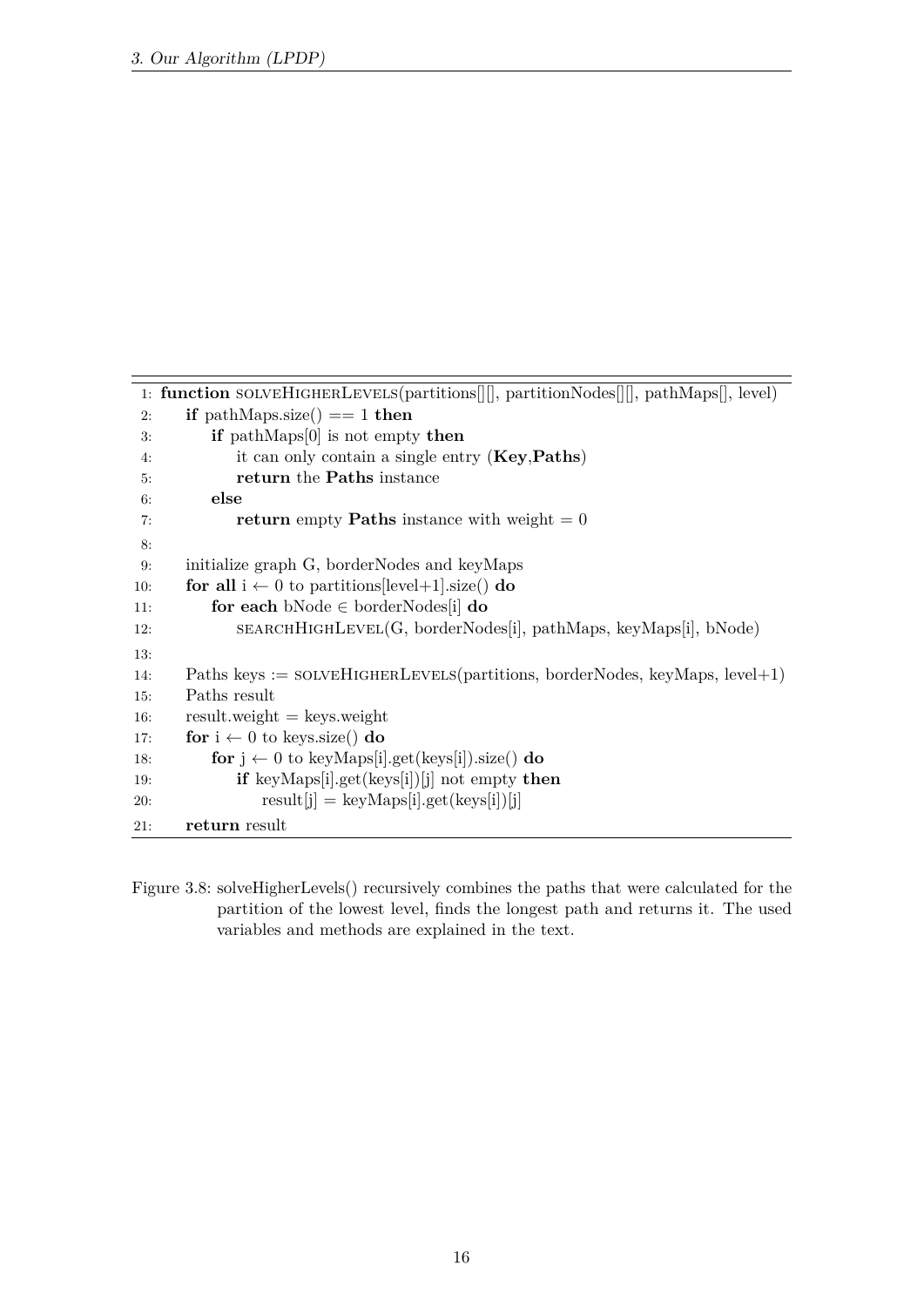| Key      | Paths    |            |  | Key      | Paths    |                         |  |  |
|----------|----------|------------|--|----------|----------|-------------------------|--|--|
|          | Keys     | Length     |  |          | Keys     | Length                  |  |  |
|          | (27, 28) | 6          |  |          |          | 0                       |  |  |
|          | (28, 30) | 5<br>$=11$ |  |          |          | 0                       |  |  |
| (35,36)  |          | 0          |  | (36, 37) | (30,31)  | $= 9$<br>9              |  |  |
|          |          | 0          |  |          |          | 0                       |  |  |
|          | (27,28)  | 6          |  |          |          | 0                       |  |  |
| (35, 37) | (28, 31) | 6<br>$=12$ |  | (36, 38) |          | $\overline{0}$<br>$=11$ |  |  |
|          |          | 0          |  |          | (30,32)  | 8                       |  |  |
|          |          | 0          |  |          | (32, 34) | 3                       |  |  |
|          |          | 0          |  |          |          | 0                       |  |  |
|          | (30,31)  | 7          |  |          |          | 0<br>$=12$              |  |  |
| (36, 37) |          | $=7$<br>0  |  | (37, 38) | (31, 32) | 9                       |  |  |
|          |          | 0          |  |          | (32, 34) | 3                       |  |  |

<span id="page-24-1"></span>Table 3.2: Example of the *keyM ap*s from Figure [3.5.](#page-19-0) The left table is *keyM aps*[0] and combines the *pathM ap*s 0 and 1 of the previous level. The right table shows  $keyMaps[1]$ , which combines the subsets/*pathMaps* 2 and 3. pathMaps[3] can be seen in Table [3.1](#page-22-1)

that induces correct paths in the original, underlying graph. To achieve this the edges of the graph have to be treated differently. The following only applies to edges  $\{v,w\}$  where neither v nor w is a border-node, while all other edges are treated as before.

An edge  $\{v,w\}$  can be said to be part of a subset s if  $s \in connectionsPerNode[v] \wedge s \in$ *connectionsPerNode*[w]. This edge than represents a path located in subset s that connects the two corresponding border-nodes of the graph that lies one level below. Each edge in the current search path has to be assigned a valid subset. It also has to be made sure that two successive edges in the search path cannot be part of the same subset. Since the search is done on the whole graph and not on separate parts like with searchLowestLevel(), one also has to make sure that edges can only be assigned to those subsets that search High Level() is currently trying to combine. Section [3.3](#page-24-0) explains how it could be done in a different manner, but this is the way the algorithm was implemented.

Additionally the **Key**-**Paths**-*map*, called *keyM ap*, that searchHighLevel() creates is build up differently. While the **Key**s are created as before, **Paths** now contains **Key**s of *pathM aps* from the previous partitioning level. If the previous level had *n pathM ap*s every **Paths** value in the *keyMap* consists of *n* different segments. The *x*th segment represents a **Key** in the *x*th *pathM ap* or subset. As before the **Key** of a subset s represents the connected border-node-pairs (*P airss*). During the search *P airs<sup>s</sup>* equals the set of all edges in the search path that are assigned to subset s. Additionally a search path does not have to be further pursued once a subset s exists whose *pathM ap* doesn't contain a entry for the current  $Pairs_s$ . If it is impossible to connect  $Pairs_s$  in subset s, it will also be impossible for all pairs X with  $Pairs_s \subset X$ .

An example for the two *keyM ap*s of Figure [3.5](#page-19-0) can be seen in Table [3.2](#page-24-1)

# <span id="page-24-0"></span>**3.3 Parallelization**

This section only contains considerations and thoughts for the future. They or parallelization in general were not actually implemented.

The way it is currently presented, the algorithm could be easily parallelized by simply parallelizing the loops that call the *searchLowestLevel*()/*searchHighLevel*() methods for the different subsets. This is because all subsets of a level can be solved independently from each other. This could also be done without having to know the complete graph. At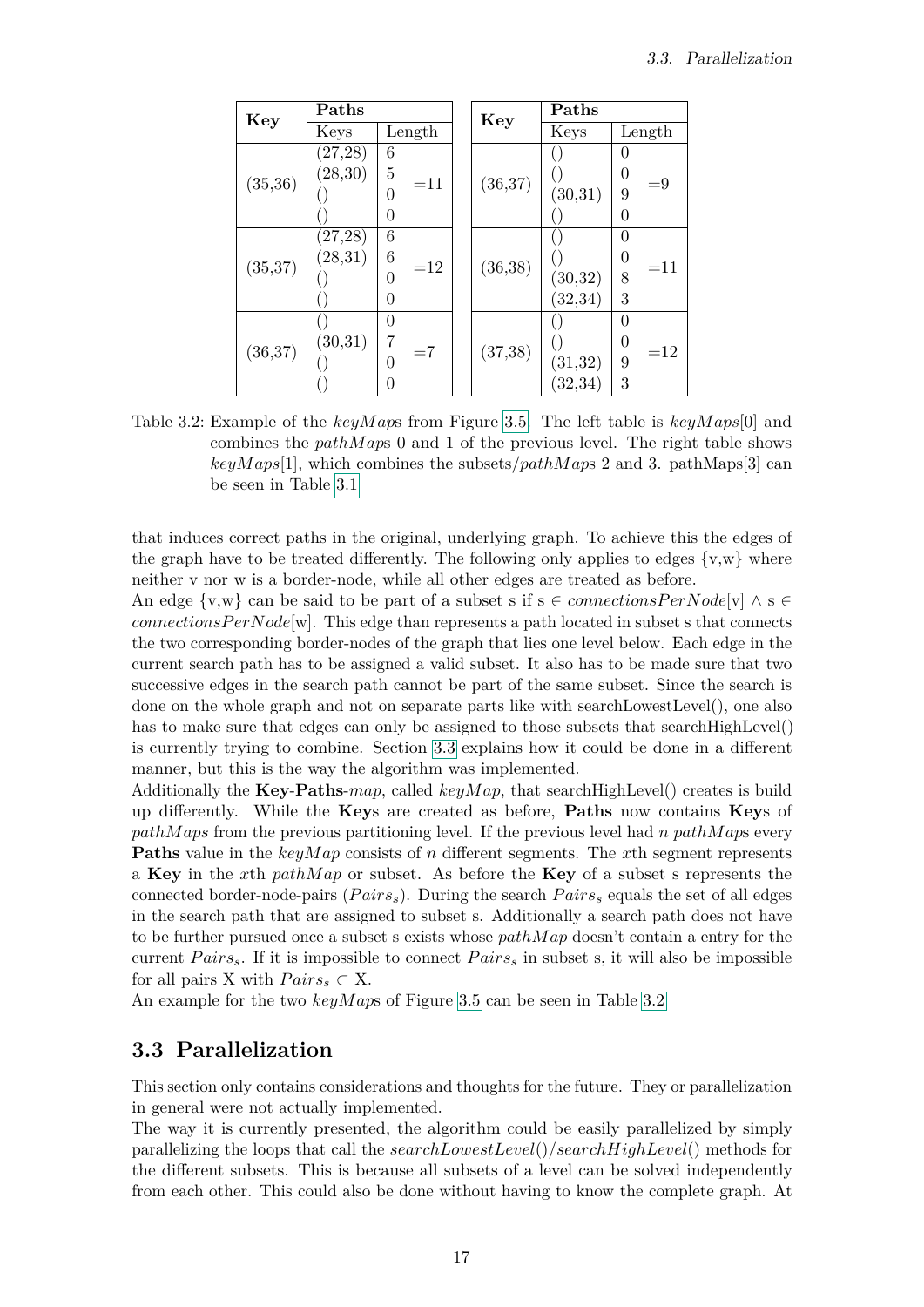

<span id="page-25-1"></span>Figure 3.9: Example of how the graph from Figure [3.5](#page-19-0) could be split into separate graphs, where each one represents a new subset. The left one combines the subset 0 and 1 into one. The right does the same with 2 and 3. The vertices that they have in common and the edges between those vertices have been duplicated. These vertices also had their  $(x,y)$ -pairs adjusted. The duplicate of the vertex in the graph that combines x now connects, similar to start- or goal-vertices,  $(x,x)$ . A (y,y) connection is ascribed to the equivalent of this vertex in the other graph.

the lowest level the graph was already split into a  $G_i$ -graph for each subset  $i$ , which is the only thing that is needed to gather the possible paths for a subset. This wasn't done for the higher partitioning levels. The algorithm here and the implementation of it used for the experiments keep a single graph for all subsets of a higher level and simply check each time an edge is supposed to be traversed if it doesn't lead out of the current subset. Splitting these graphs could be done in a way that can be seen in Figure [3.9.](#page-25-1)

The current algorithm also has to wait for all the calculations of a level to finish until the next can be started. It could be changed in a way that would allow a higher level subset to be calculated once the subsets that it is combined from are finished, instead of having to wait for all of them.

# <span id="page-25-0"></span>**3.4 Partitioning procedure and the xN-solver**

xN (where N is a number, which will be explained later) will describe our LP-solver that was created based on the LPDP algorithm. LPDP needs a previous partitioning of the graph. This was done with a bottom up approach and KaHIP - Karlsruhe High Quality Partitioning - [\[SS13\]](#page-44-9). KaHIP partitions a graph  $G = (V, E)$  into a given number of subsets *n*. It tries to create subsets of a similar size  $(\frac{|V|}{n})$ , while trying to minimize the total number of edges running between different subsets or these edge's combined weight. How the number of subsets *n* was chosen will be explained later in the experiments. After the original graph is partitioned, we combine its subsets step by step, also with the help of KaHIP. For this a graph that represents the partition is created. Each of its vertices represents a subset. Edges between two subsets are represented by an edge between their corresponding vertices in the new graph. The weight of this edge is the total number of edges between the subsets in the original graph. This new graph is again partitioned by KaHIP. After that a new graph is created in a similar manner as above and the process is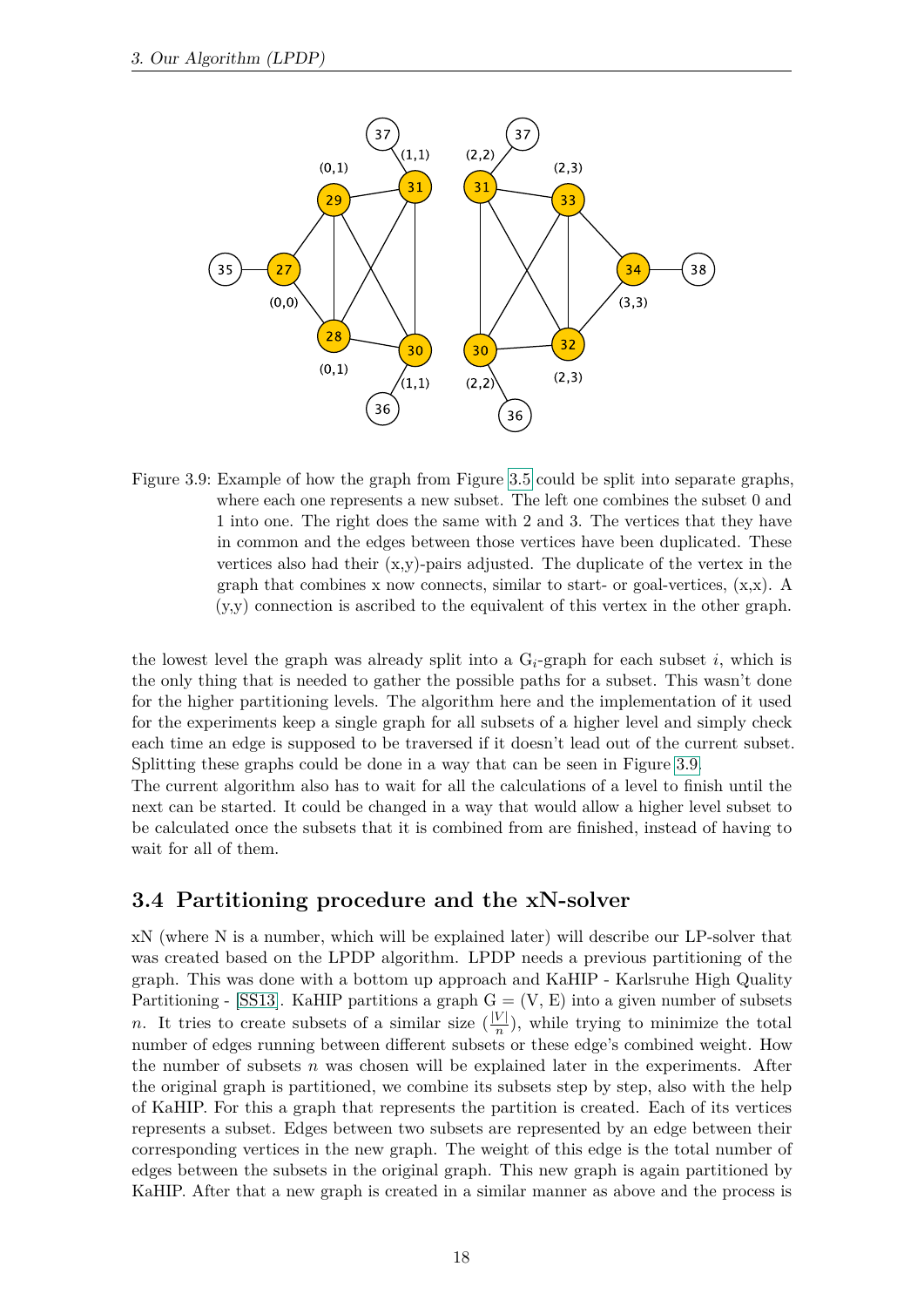repeated. This is done until only one partition is left. This process induces the hierarchical partitioning that is needed for the algorithm. While the original graph is partitioned in *n* subsets, the others are always partitioned into  $\frac{numberOfNodes}{2}$  subsets. This means that the total number of subsets gets halved with every step and that most of the subsets of a higher level get created by combining 2 subsets of the lower level. Halving the number of subsets with every step gave decent results in almost all previous tests, which is why it was used for all experiments. In this way the only change between the different experiments is the starting number of subsets *n* that the solver uses. Additionally, KaHIP has an option to set a time limit that it will spend to search for a partition. Giving a higher time limit than the normal runtime of the KaHIP-call should give a partition of a higher quality. In the following experiments the time limit is given as a multiple of the standard KaHIP-call "xN", which means N-times as much time as a standard call. Thus the partitioning procedure of the "xN"-solver simply calls KaHIP once without time limit and measures its runtime. The KaHIP-call that actually determines the partitioning is then simply run with a time limit of "N \* measured runtime". This of course isn't the case for the solver without time limit, called "x1".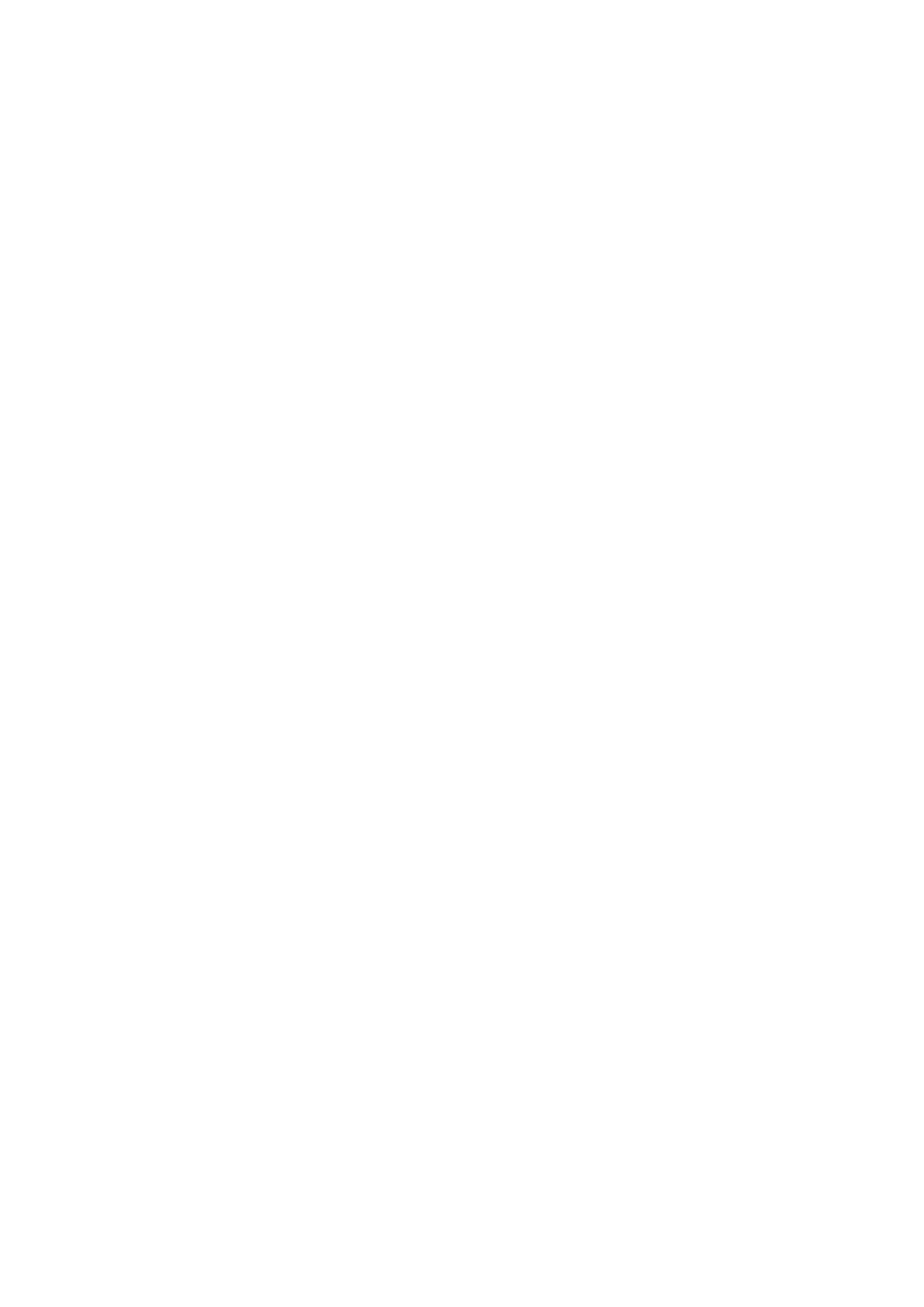# <span id="page-28-0"></span>**4. Evaluation**

# <span id="page-28-1"></span>**4.1 Experiments**

The experiments were run on computers that had two Intel® Xeon® Processors X5355 (2.66 GHz with 4 cores) and 24 GB RAM. The computers ran the 64-bit version of Ubuntu 14.04.4 LTS.

# <span id="page-28-3"></span><span id="page-28-2"></span>**4.1.1 Benchmarks**

# **4.1.1.1 Grids**

A grid represents a maze like it is shown in Fig [4.1.](#page-29-1) The maze is a NxN grid of square fields with a given start and target field. One can only move to adjacent fields horizontally or vertically. Fields of the maze can be obstacles that cannot be navigated through. They are marked as black in Fig [4.1.](#page-29-1) The goal is to find the longest simple path from the start field to the target field. A grid can be represented by a so called grid graph. It contains a vertex for every free field in the grid. There exists an edge between any two vertices, whose fields in the grid are horizontally or vertically adjacent to each other. All edges have a weight of 1.

In [\[SKP](#page-44-10)+14] Stern, Kiesel, Puzis, Feller and Ruml used grids for some of their benchmarks and had solvers for them. Grids were also used here. Not only to allow an easy comparison to [\[SKP](#page-44-10)+14], but also since it was assumed that grids could be easily partitioned in a way that is suited for the LPDP algorithm. The grids for these experiments were also generated in the same manner. The top left and bottom right field are the start and target fields. Then random fields of the grid are consecutively made into obstacles until a certain percentage of all fields is reached. Afterwards a path between the start and target is searched for to make sure that a solution of the longest path problem exists.

# <span id="page-28-4"></span>**4.1.1.2 Roads**

Roads are subgraphs of a large weighted graph that represents the road network of the USA. These are also adopted from the benchmarks of  $[SKP+14]$  $[SKP+14]$ . They are created by appointing a random vertex as start-vertex and part of the road instance. A breadth-first search from the start-vertex finds other members of the road instance until a certain number of vertices is reached. One of them is declared the target-vertex. The road-instance for the longest path problem consists of these vertices and all the edges that run between them in the road network graph.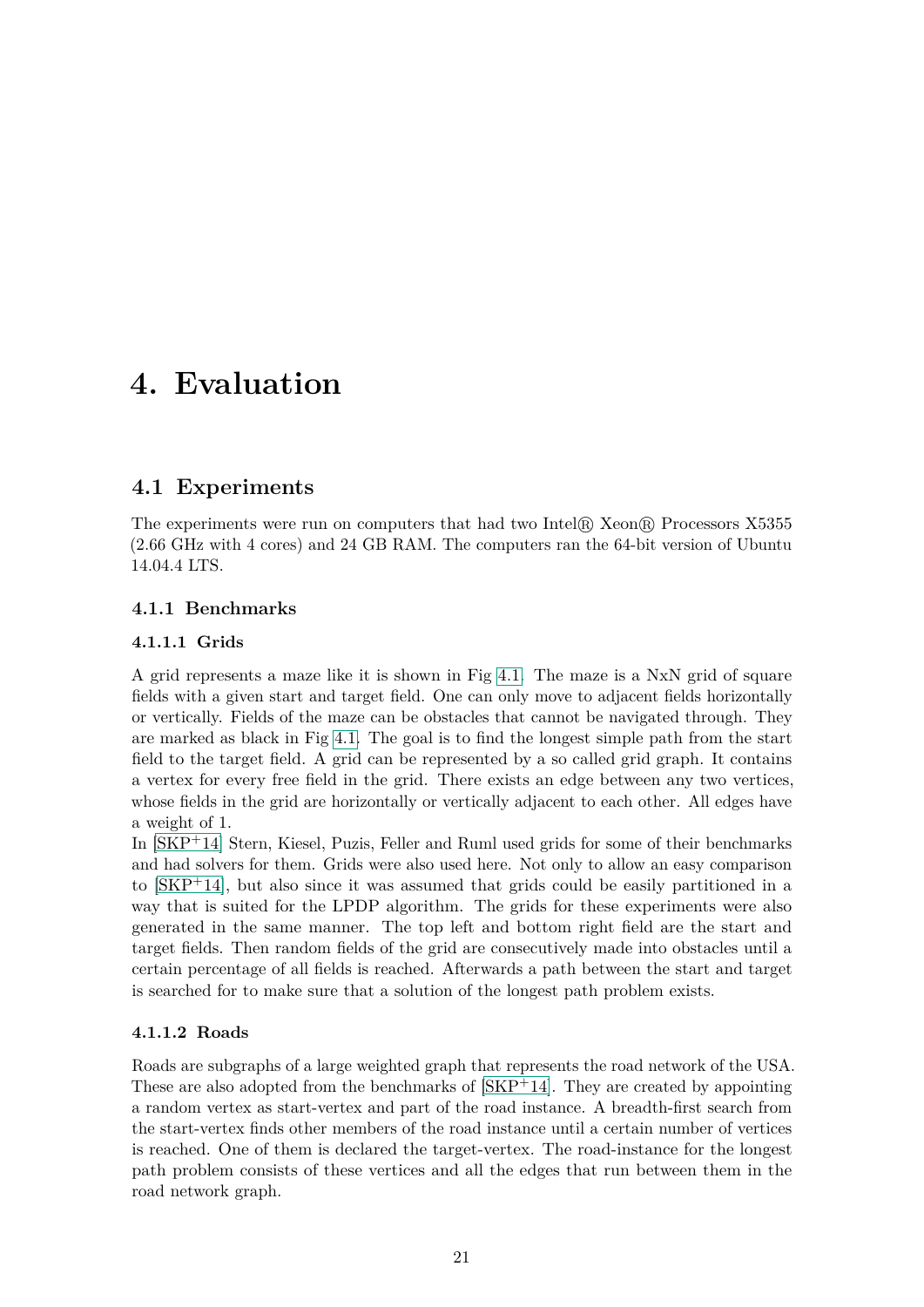

<span id="page-29-1"></span>Figure 4.1: An example of a 10x10 grid. 40% of its fields are obstacles (black). s and t are the start and target vertices. The longest path between them has a length of 28.

# <span id="page-29-0"></span>**4.1.2 Used plots and tables**

The following is an explanation of the plots and tables that are used to illustrate the results of the experiments.

Scatter plot:

See Figure [4.3](#page-32-0) for an example.

Scatter plots were used to compare the runtimes of two different solvers. The horizontal axis at the bottom is the x-axis and shows the time scale for the first solver. The vertical (y-)axis to the left does the same for a second solver. The axes are restricted to a time interval [*a*, 600 sec] (with *a <* 600 seconds). *a* can differ per axis. 600 seconds or 10 minutes is the time limit used for the experiments. A problem was considered to be unsolved by a certain solver if it took longer. The time limits form the right and upper border of the plot. A mark with the coordinates  $(x,y)$  in this coordinate system stands for a problem that the first solver solved in the time x and the other in the time y. If x or y is  $600$ seconds, meaning directly on the upper or right border, it is unsolved by the respective solver. Additionally the line  $x = y$  is plotted, which divides the plot into two parts. Each mark (x,y) in the top part represents a problem where the x-axis-solver was superior, since x *<* y. The opposite is true for the bottom part.

Cactus plot:

See Figure [4.2](#page-31-0) for an example.

A cactus plot has an axis for the number of problems in the experiment, which is plotted against the runtime-axis. The plot shows the runtimes of the problems, which were sorted in ascending order. The point  $(x, t)$  on a curve means that the x<sup>th</sup> fastest solved problem was solved with the runtime *t*. Problems that were not solved within the time limit are not shown.

Table of runtime averages:

See Table [4.1](#page-34-0) for an example.

This table shows runtime averages of NxN grid graphs. The first column to the left contains values of N. The first row from the top contains the name of the algorithms. Any other field of the table that is in column *c* and row *r* corresponds to the size class NxN with N being given in row *r* of the first column and the algorithm given in column *c* of the first row. The field contains two values. The first value is the runtime average for all grids of size NxN that could be solved with the corresponding algorithm within the time limit of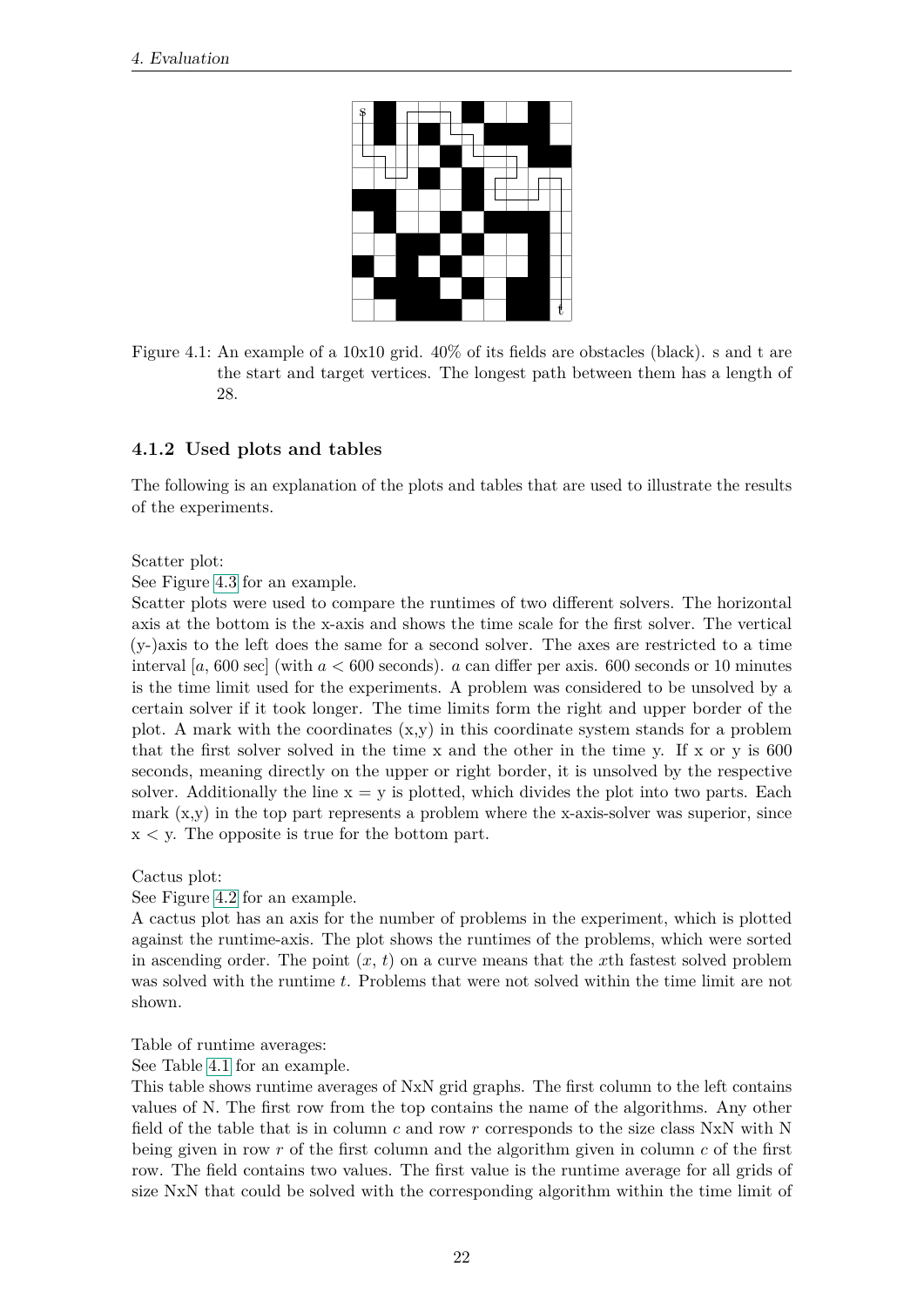10 minutes. The other value is the number of these problems that could be solved by the algorithm.

### <span id="page-30-0"></span>**4.1.3 Solvers**

The **xN** solvers work as specified in the section [3.4,](#page-25-0) which mentions the number of subsets  $n$  that the graph is partitioned in. The variable  $nodesPerSubset$  describes the average number of nodes that a subset should consist of. Once we choose this number, *n* can be calculated with  $n = \frac{|V|}{nodesPerSubset}$ . *nodesPerSubset* was simply set to 10 for all of the road-graphs. The *nodesPerSubset* for grids were calculated with an interpolation between two given values based on the grid's "edge-density" compared to an obstacle-free grid of the same size. This led to about 15 nodes per subset for grids with 40% obstacles and 12/13 for grids with 30%.

Partitioning the grids with less obstacles into smaller subsets stems from the idea that these grids contains larger, in both dimensions more "open" regions, which quickly increase the number of possible paths through these areas. Decreasing the size of the subsets could at least limit the calculation time of the lowest level partition. Subsets of the same size in a grid with a higher percentage of obstacles mostly should have fewer edges between vertices and also fewer edges connecting it with the rest of the grid, which would allow these grids to be partitioned into larger subsets. Aside from this the exact numbers that have been chosen as subset-sizes have also been shown to lead to decent results in early testing. This was less of the case for road-graphs, since a good *n*-value was harder to determine.

**Exhaustive DFS** is the naive brute-force approach that was talked about in [3.1.](#page-14-1) This algorithm simply looks at all simple paths starting from the start-vertex and returns the path with the highest cost ending in the target-vertex. The implementation of the solver was taken from  $[SKP^+14]$  $[SKP^+14]$ .

The **A\***- and **DFBnB**-solvers also were taken from [\[SKP](#page-44-10)+14] and represent heuristic searches. They and their heuristics are explained in section [2.2.](#page-11-0)

### <span id="page-30-2"></span><span id="page-30-1"></span>**4.1.4 Results**

# **4.1.4.1 Grids (40**%**)**

These experiments are NxN grids with 40% of its fields being obstacles. The benchmark's data consists of the grid sizes  $10x10$ ,  $15x15$ , ...,  $120x120$  with N increasing in steps of five. There are 10 grid instances per size class, which leads to 230 grids in total.

First the LPDP-solver was tested with the different partitioning times x1, x5, x10, x15 and x20. This was done to evaluate the performance of the algorithm with higher quality partition (in respect to the partitioning procedure and its parameters). The runtime of the solver for the grid instances that were solved within an upper time limit of 10 minutes or 600 seconds per instance can be seen in the first plot of Fig[.4.2](#page-31-0) in ascending order. The second plot of Fig[.4.2](#page-31-0) only shows the runtime of the actual LPDP-algorithm (without counting the partitioning time). A trend can be seen in Figure [4.2](#page-31-0) that, maybe except for the x15-results, an increased time spent on partitioning results in a faster runtime for the algorithm. This validates the used partitioning procedure to some degree. It can be assumed from Figure [4.2](#page-31-0) that a higher partitioning time only yields a profit for the overall runtime of the solver with larger or in general more difficult grids, while the basic solver  $(x1)$  is faster for a majority of the problems. Additionally it can be seen that the  $xN$ solvers with a higher N-number only have a slowly increasing runtime with sudden peaks at the end. Since the runtimes are ordered in ascending order, these peaks could simply be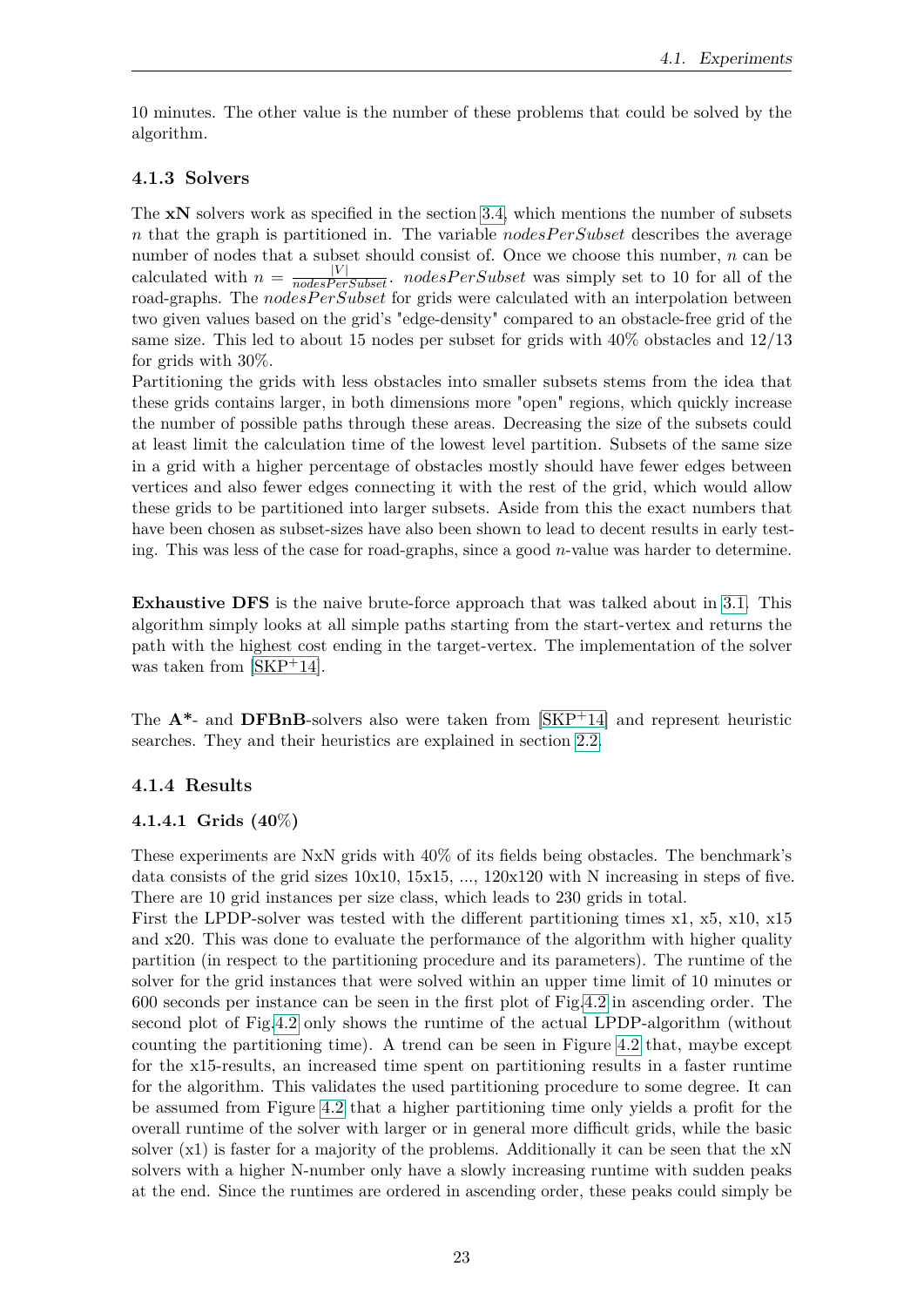

<span id="page-31-0"></span>Figure 4.2: Cactus plots (see section 4.1.2) for the 230 grid problems that were solved with the LPDP-solver. The different curves show the runtime with different partitioning times that the solver used. The first plot shows the complete runtime (including the time spent partitioning). The second plot is only the runtime of the actual algorithm as if the partitioning was already given (excluding the partitioning time).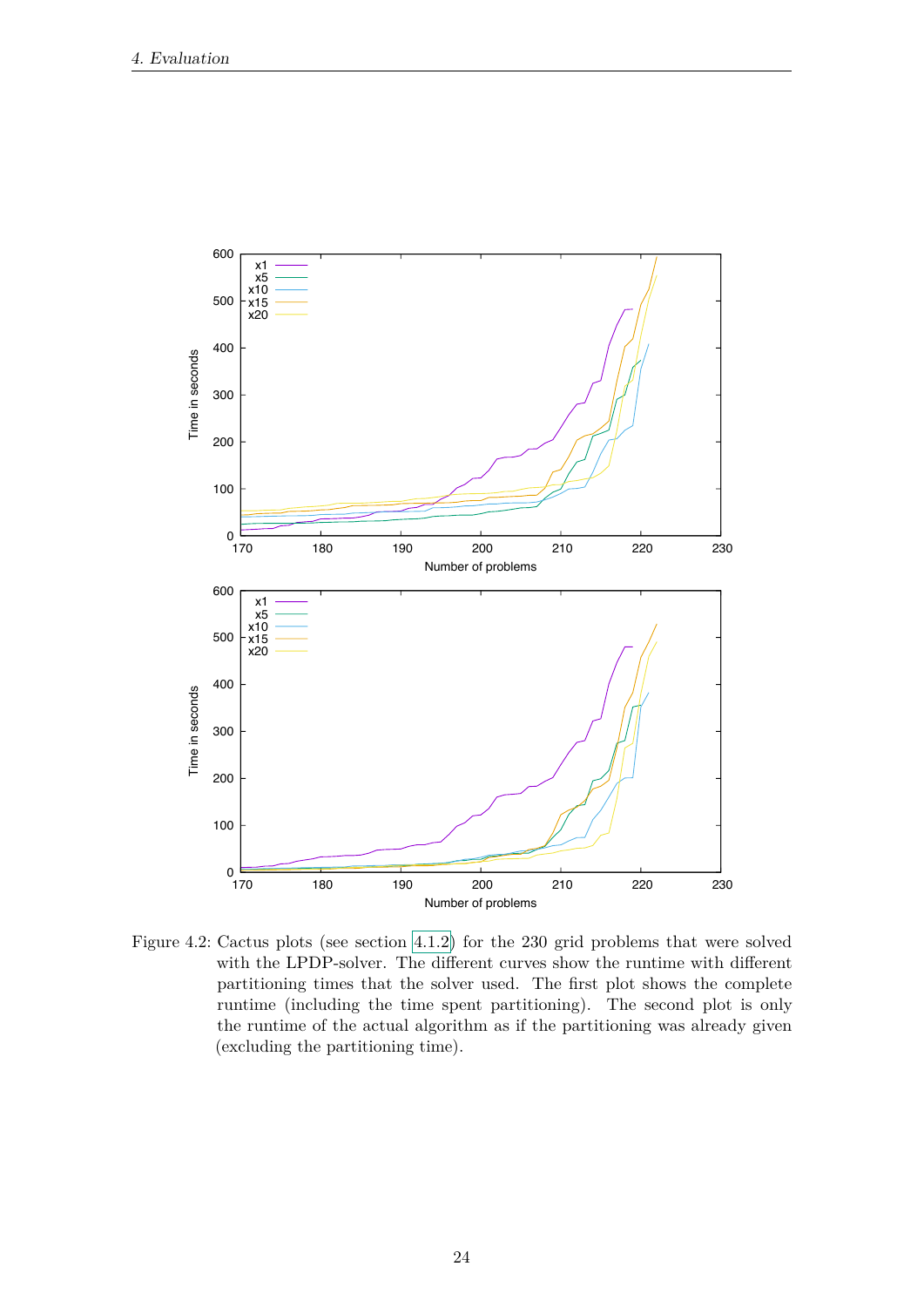

<span id="page-32-0"></span>Figure 4.3: Scatter plot (see section [4.1.2\)](#page-29-0) of the x1 and x20 for the grid  $(40\%)$  instances.

outliers. An outlier could either be a grid that simply is especially difficult to solve by the algorithm compared to most randomly generated instances of the same size or a grid that could be solved faster through the right partitioning, but the used partitioning procedure was ill-suited.

Figure [4.3](#page-32-0) is used to further examine the runtime difference between different partitioning times. Figure [4.3](#page-32-0) compares x1 and x20. Each mark in the top left half of the plot shows a grid that x1 could solve faster than x20. It is the other way around for the bottom right half. This figure clearly shows that the runtime profit of x20 only exists for high runtimes and with this larger more difficult grids. This acceleration might not look that impressive because of the logarithmic scale, but still means that x20 could solve a lot of instances in under 100 seconds that took x1 between 100 and 600 seconds. In general it has to be said that the results are still pretty similar and the overall number of solved instances didn't change that much. This can be seen more clearly in the following table:

| solver                                                       |  |  |  | $\vert$ x1   x5   x10   x15   x20   A*   DFBnB   exh.DFS |
|--------------------------------------------------------------|--|--|--|----------------------------------------------------------|
| solved problems $\parallel$ 220   221   222   223   223   24 |  |  |  |                                                          |

This difference in 3 grids between x1 and x20 can also be seen more clearly in Fig[.4.3.](#page-32-0) Markings at the top and/or right border represent grids that couldn't be solved within the time limit of 600 seconds. x20 was able to solve 10 more grids in time, because of the better partitioning, while it also couldn't solve 7 grids that x1 could, because the acceleration of the actual algorithm didn't make up for the additional time spent partitioning.

Furthermore Figure [4.3](#page-32-0) doesn't have a mark on the intersection of the top and right border. Which means that x1 and x20 together were able to solve all grids of this benchmark set, proving that the algorithm would be able to solve all instances with the right partitioning procedure.

Figure [4.4](#page-33-0) shows the runtimes of the x1 solver and the optimal algorithms from [\[SKP](#page-44-10)+14] in ascending order. x1 not only solves far more instances than the other solvers, but its runtime also increases slower with larger grid sizes. A\* and DFBnB seem to perform almost the same and only slightly better than the "naive" brute force approach of exhaustive DFS. Additional information about the runtime of the algorithms can be seen in Table [4.1.](#page-34-0)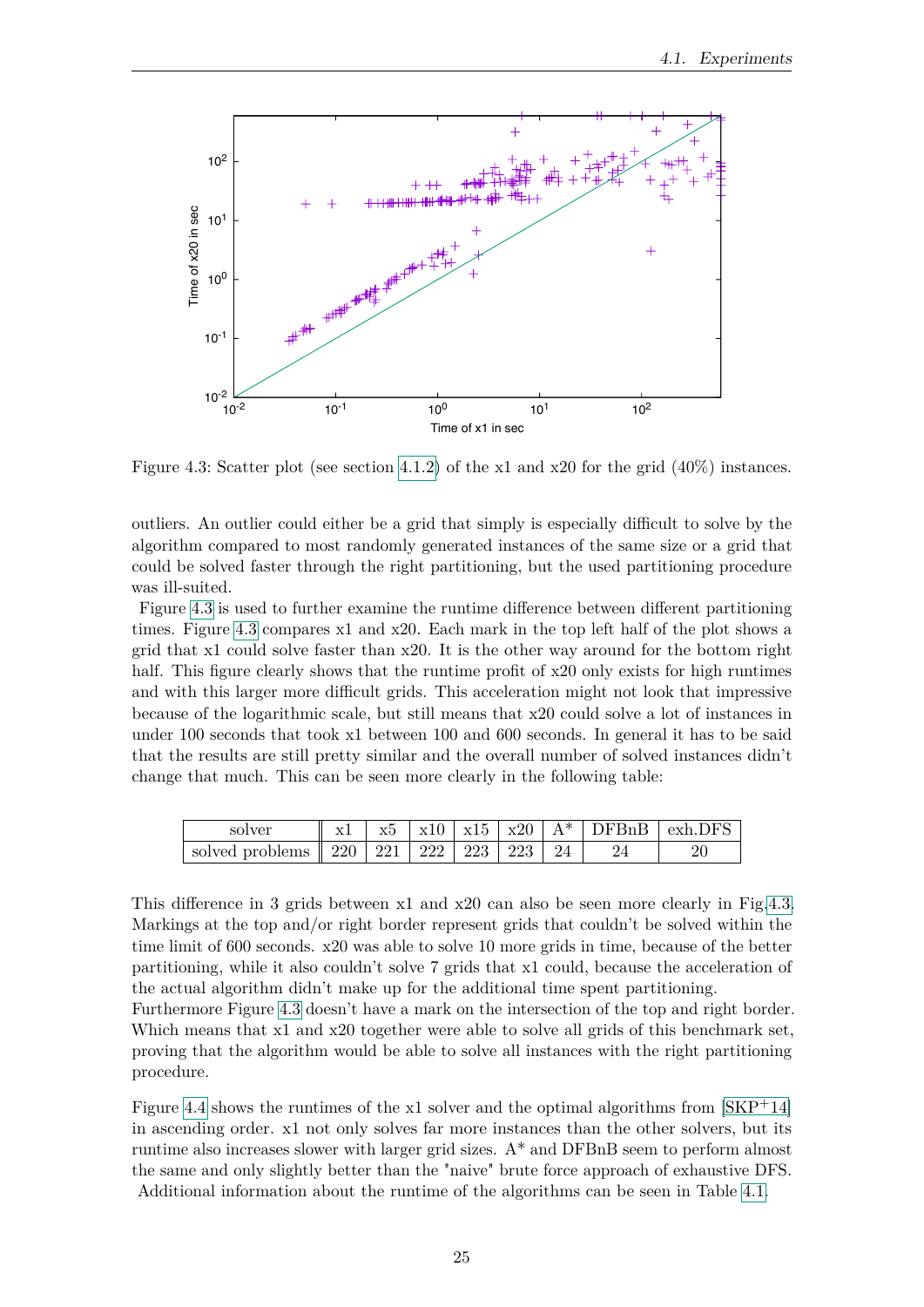

<span id="page-33-0"></span>Figure 4.4: Cactus plot (see section 4.1.2) for the different optimal algorithms that were evaluated. The LPDP-solver is only represented with x1, as the other xN are pretty similar to it and would only reduce the clarity of the plot. The runtime of x1 includes the time that was spent partitioning the graph.



Figure 4.5: Scatter plot (see section 4.1.2) of the x1 and  $A^*$  for the grid (40%) instances.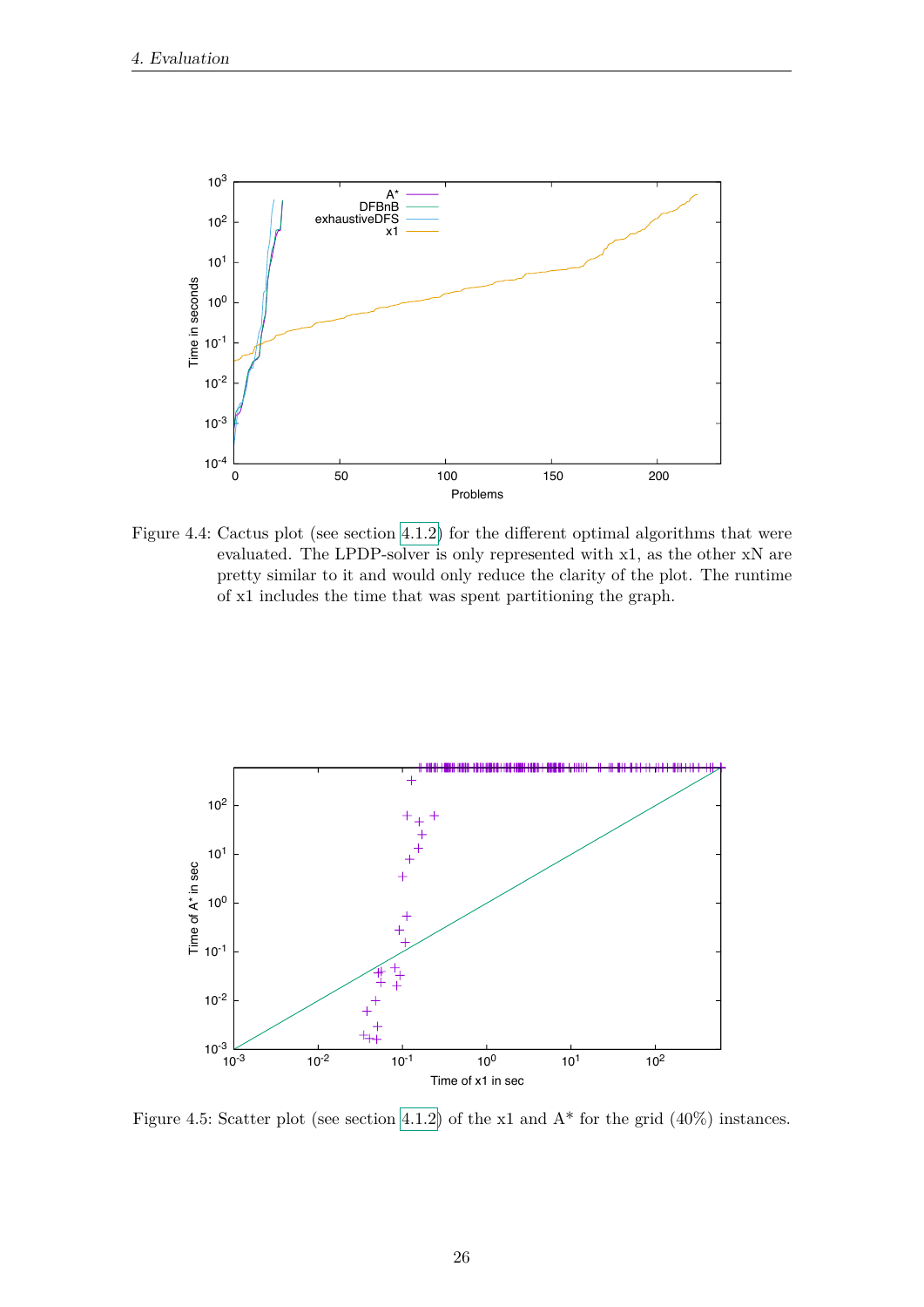|          | x1               | $\ge 5$              | x10              | $\ge 15$             | x20                  | $\overline{A^*}$      | DFBnB                          | exh.DFS                        |
|----------|------------------|----------------------|------------------|----------------------|----------------------|-----------------------|--------------------------------|--------------------------------|
|          | 0,046251         | 0,125383             | 1,02198          | 0,125245             | 2,02575              | 0,0125595             | 0,0135098                      | 0,0164589                      |
| 10       | 10               | 10                   | 10               | 10                   | 10                   | 10                    | 10                             | 10                             |
| 15       | 0,103686         | 0,273619             | 0,299249         | 0,274637             | 2,17323              | 40,4125               | 43,4765                        | 46,9462                        |
|          | 10               | 10                   | 10               | 10                   | 10                   | 10                    | 10                             | 9                              |
| 20       | 0,212964         | 0,487714             | 1,38576          | 0,455555             | 4,24751              | 37,0106               | 44,4601                        | 186,371                        |
|          | 10               | 10                   | 10               | $10\,$               | 10                   | $\overline{4}$        | 4                              | $\mathbf{1}$                   |
| 25       | 0,223155         | 2,19029              | 2,40384          | 6,19008              | 6,30692              | N/A                   | N/A                            | N/A                            |
|          | $10\,$           | 10                   | $10\,$           | 10                   | $10\,$               | $\boldsymbol{0}$      | $\boldsymbol{0}$               | $\boldsymbol{0}$               |
| $30\,$   | 0,349825         | 2,09939              | 4,50234          | 5,11015              | 8,49127              | N/A                   | N/A                            | N/A                            |
|          | $10\,$           | 10                   | $10\,$           | $10\,$               | $10\,$               | $\boldsymbol{0}$      | $\overline{0}$                 | $\overline{0}$                 |
| $35\,$   | 0,642843         | 3,17047              | 6,54547          | 8,11579              | 14,4023              | N/A                   | N/A                            | N/A                            |
|          | 10               | 10                   | $10\,$           | $10\,$               | $10\,$               | $\boldsymbol{0}$      | $\overline{0}$                 | $\overline{0}$                 |
| 40       | 0,624812         | 3,90416              | 5,12334          | 9,96432              | 11,0545              | N/A                   | N/A                            | N/A                            |
|          | $10\,$           | 10                   | 10               | $10\,$               | $10\,$               | $\boldsymbol{0}$      | $\overline{0}$                 | $\boldsymbol{0}$               |
| 45       | 1,06923          | 3,503                | 5,51139          | 13,0241              | 13,2416              | N/A                   | N/A                            | N/A                            |
|          | 10               | 10                   | 10               | $10\,$               | $10\,$               | $\boldsymbol{0}$      | $\overline{0}$                 | $\boldsymbol{0}$               |
| 50       | 1,1688           | 6,80114              | 10,7783          | 14,8612              | 21,6473              | N/A                   | N/A                            | N/A                            |
|          | 10               | 10                   | 10               | 10                   | 10                   | $\theta$              | $\overline{0}$                 | $\boldsymbol{0}$               |
| $55\,$   | 1,24492          | 5,95532              | 7,37345          | 13,7989              | 17,8037              | N/A                   | N/A                            | $\overline{\text{N}}/\text{A}$ |
|          | 10               | 10                   | 10               | 10                   | 10                   | $\theta$              | $\overline{0}$                 | $\overline{0}$                 |
| 60       | 15,2127          | $\overline{1}1,7823$ | 15,7523          | 14,3927              | $\overline{2}1,6463$ | N/A                   | N/A                            | N/A                            |
|          | 10               | 10                   | $10\,$           | $10\,$               | 10                   | $\boldsymbol{0}$      | $\overline{0}$                 | $\overline{0}$                 |
| $65\,$   | 22,6005          | 48,0453              | 51,5173          | 23,9584              | 30,9666              | N/A                   | N/A                            | N/A                            |
|          | $10\,$           | $\boldsymbol{9}$     | 10               | 9                    | $\boldsymbol{9}$     | $\boldsymbol{0}$      | $\boldsymbol{0}$               | $\boldsymbol{0}$               |
| 70       | 44,2266          | 38,1816              | 28,3478          | 31,9899              | 39,0062              | N/A                   | N/A                            | N/A                            |
|          | 10               | 10                   | 10               | 10                   | 10                   | $\boldsymbol{0}$      | $\overline{0}$                 | $\overline{0}$                 |
| $75\,$   | 52,7414          | 12,0956              | 23,2856          | 27,0736              | 38,145               | N/A                   | N/A                            | N/A                            |
|          | $10\,$           | 9                    | 10               | 9                    | $8\,$                | $\boldsymbol{0}$      | $\overline{0}$                 | $\overline{0}$                 |
| 80       | 3,2441           | 11,4768              | 23,3298          | 34,6903              | 41,3709              | N/A                   | N/A                            | N/A                            |
|          | $10\,$           | 10                   | 10               | 10                   | 10                   | $\boldsymbol{0}$      | $\overline{0}$                 | $\overline{0}$                 |
| $85\,$   | 25,5702          | 39,3021              | 39,4046          | 45,3084              | 48,0658              | N/A                   | N/A                            | N/A                            |
|          | $\boldsymbol{9}$ | $\boldsymbol{9}$     | 10               | 10                   | 10                   | $\boldsymbol{0}$      | $\overline{0}$                 | $\boldsymbol{0}$               |
| 90       | 35,1536          | 25,3597              | 56,48            | 116,298              | 80,267               | N/A                   | N/A                            | N/A                            |
|          | 9                | 10                   | 9                | $10\,$               | 10                   | 0                     | 0                              | $\overline{0}$                 |
| $\rm 95$ | 108,499<br>10    | 47,3925<br>10        | 60,8619<br>10    | 69,8176<br>9         | 53,2011              | N/A                   | N/A                            | N/A                            |
|          | 130,142          | 59,9476              | 59,8605          | 119,78               | 10<br>112,296        | $\overline{0}$<br>N/A | $\overline{0}$<br>N/A          | $\overline{0}$<br>N/A          |
| 100      | $\boldsymbol{9}$ | $\boldsymbol{9}$     | $\boldsymbol{9}$ | $\boldsymbol{9}$     | $\boldsymbol{9}$     | $\boldsymbol{0}$      | $\overline{0}$                 | $\boldsymbol{0}$               |
|          | 62,2706          | 50,0802              | 114,649          | $\overline{95,}1448$ | 165,909              | N/A                   | N/A                            | N/A                            |
| 105      | $8\,$            | 9                    | $8\,$            | $8\,$                | $\boldsymbol{9}$     | $\overline{0}$        | $\overline{0}$                 | $\overline{0}$                 |
|          | 36,1491          | 54,6478              | 46,2932          | 82,5595              | 72,3537              | N/A                   | $\overline{\text{N}}/\text{A}$ | N/A                            |
| 110      | $8\,$            | 10                   | $9\phantom{.0}$  | $10\,$               | $10\,$               | $\boldsymbol{0}$      | $\overline{0}$                 | $\overline{0}$                 |
|          | 118,364          | 107,262              | 56,3912          | 163,928              | 103,418              | N/A                   | N/A                            | N/A                            |
| 115      | $\overline{7}$   | $\boldsymbol{9}$     | $\boldsymbol{9}$ | 9                    | $9\,$                | $\overline{0}$        | $\overline{0}$                 | $\overline{0}$                 |
|          | 118,496          | 48,0512              | 88,904           | 113,035              | 129,429              | N/A                   | N/A                            | N/A                            |
| 120      | 10               | 7                    | 8                | 10                   | 9                    | $\boldsymbol{0}$      | $\overline{0}$                 | $\overline{0}$                 |
|          |                  |                      |                  |                      |                      |                       |                                |                                |

<span id="page-34-0"></span>Table 4.1: Table of runtime averages (see section [4.1.2\)](#page-29-0) for all NxN-grid (40%) instances and the different algorithms.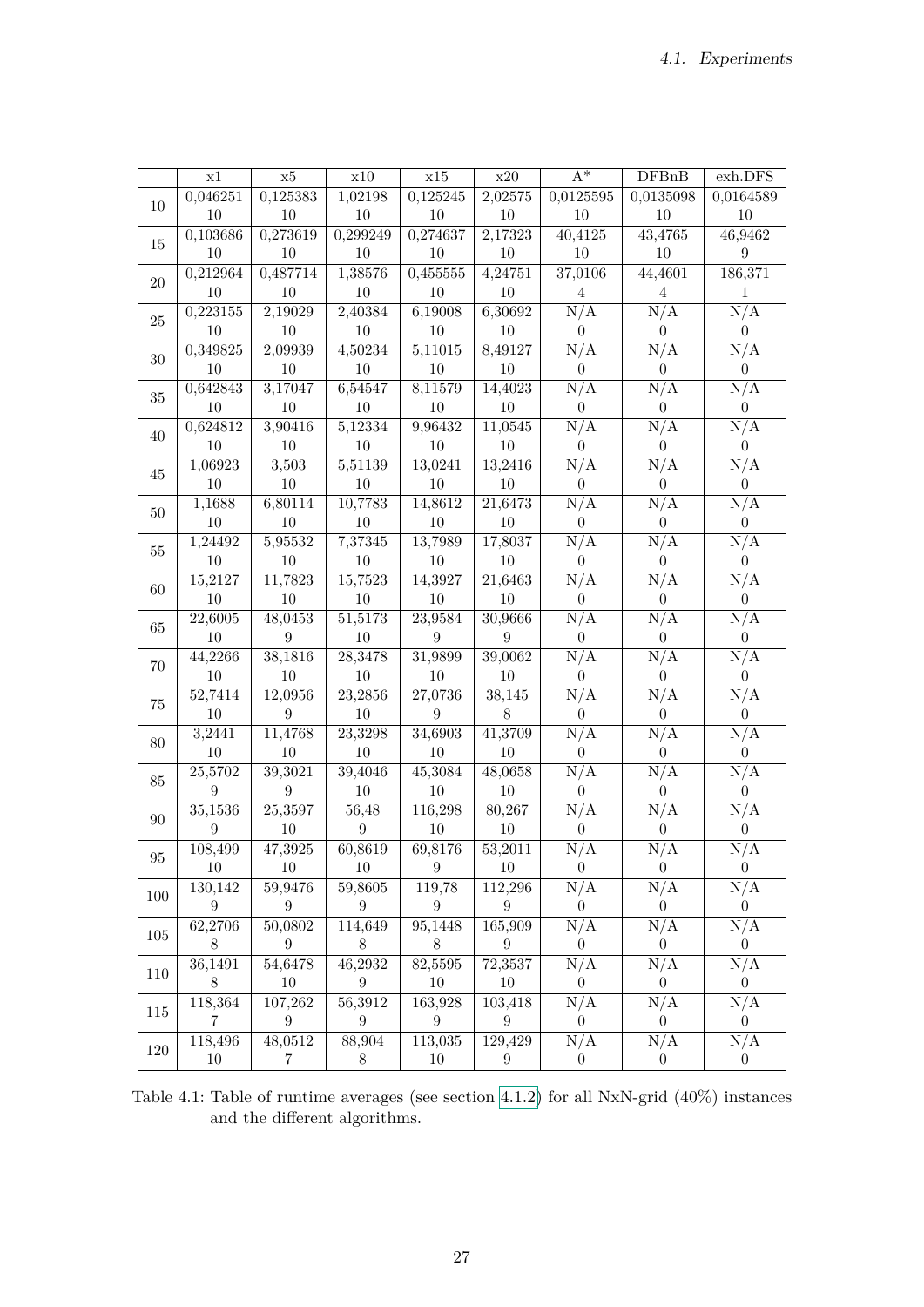# <span id="page-35-0"></span>**4.1.4.2 Grids (30**%**)**

This benchmark is similar to the one before, but used grids that had 30% of its fields converted to obstacles instead. This results in a higher number of possible paths compared to the previous benchmark's grids of the same size. The benchmark only consists of the grid sizes  $10x10$ ,  $15x15$ , ...,  $40x40$  because of this. There are again 10 grids per size class, which leads to 70 grids in total.

First the LPDP-solver was tested with the different partitioning times x1, x5, x10, x15 and x20. This was done to evaluate the performance of the algorithm with higher quality partition (in respect to the partitioning procedure and its parameters). The runtime of the solver for the grid instances that were solved within an upper time limit of 10 minutes or 600 seconds per instance can be seen in the first plot of Fig[.4.6](#page-36-0) in ascending order. The second plot of Fig[.4.6](#page-36-0) only shows the runtime of the actual LPDP-algorithm (without counting the partitioning time). These figures show very similar results compared to the previous benchmark with 40% grids. Higher partitioning time tends to slightly accelerate the algorithm, but there are no major changes in the overall runtime of the solver. It can also be seen that the 30% grids are much harder to solve than the previous ones, since the xN-solvers could still solve 120x120 grids in the previous benchmark, while they are now having trouble with 40x40 sized grids. The number of solved problems for the tested algorithms can be seen in the following table.

| solver                                                                                                 | x1 |  |  |  | $\vert x5 \vert x10 \vert x15 \vert x20 \vert A^*$ DFBnB $\vert$ exh.DFS |
|--------------------------------------------------------------------------------------------------------|----|--|--|--|--------------------------------------------------------------------------|
| solved problems $\parallel$ 54 $\parallel$ 61 $\parallel$ 63 $\parallel$ 60 $\parallel$ 62 $\parallel$ |    |  |  |  |                                                                          |

Increased partitioning time made the algorithm solve a lot more problems compared to the previous benchmark. The x1 solver was only able to solve 54 of 70 problems. This number increased by 6-9 with longer partitioning times. This stands in contrast to the 220 of 230 problems that could be solved in the previous benchmark, where higher partitioning times only increased this number by 1-3. This could be because the quality of the partitioning is far more important for grids with a lower percentage of obstacles and with this also for graphs with a higher density of edges in general. Another possibility would be that the maximal grid size of 120x120 was not large enough and the 10 unsolved problems from previous benchmark were outliers, especially hard grids were better partitioning wouldn't necessarily make a difference. Maybe the higher partitioning times would make more of a difference for even larger grids. A point that speaks against this is that x1 and x20 together were able to solve all 230 problems of the previous benchmark. This means that the longer partitioning times did make a lot more instances solvable (than just 1-3), while others were rendered unsolvable since the partitioning took much longer, while only insufficiently accelerating the algorithm.

Figure [4.7](#page-37-0) again illustrates the runtimes for different optimal algorithms. The LPDPalgorithm is represented by x10 since it solved the most problems. The x10 solver is again much better than all other algorithms from  $|SKP+14|$ . A<sup>\*</sup> and DFBnB perform even more similar than in the previous benchmark. It can be seen in the  $|SKP+14|$  paper that A\* and DFBnB are related algorithms. A\* basically is a Best-First-Branch-and-Bound algorithm compared to Depth-First-Branch-and-Bound (DFBnB). While they work in a different manner, they most likely traversed nearly all the same paths at the end of the search. Something noteworthy, which is further shown in Figure [4.8,](#page-37-1) is that  $A^*$  (and also DFBnB) exclusively performed better than the brute force approach that is exhaustive DFS. Previously exh.DFS was faster for the smallest grid sizes. Now this has changed, further showing the difficulty of these grids compared to the previous ones.

Additional information about the runtime of the algorithms can be seen in Table [4.2.](#page-38-1)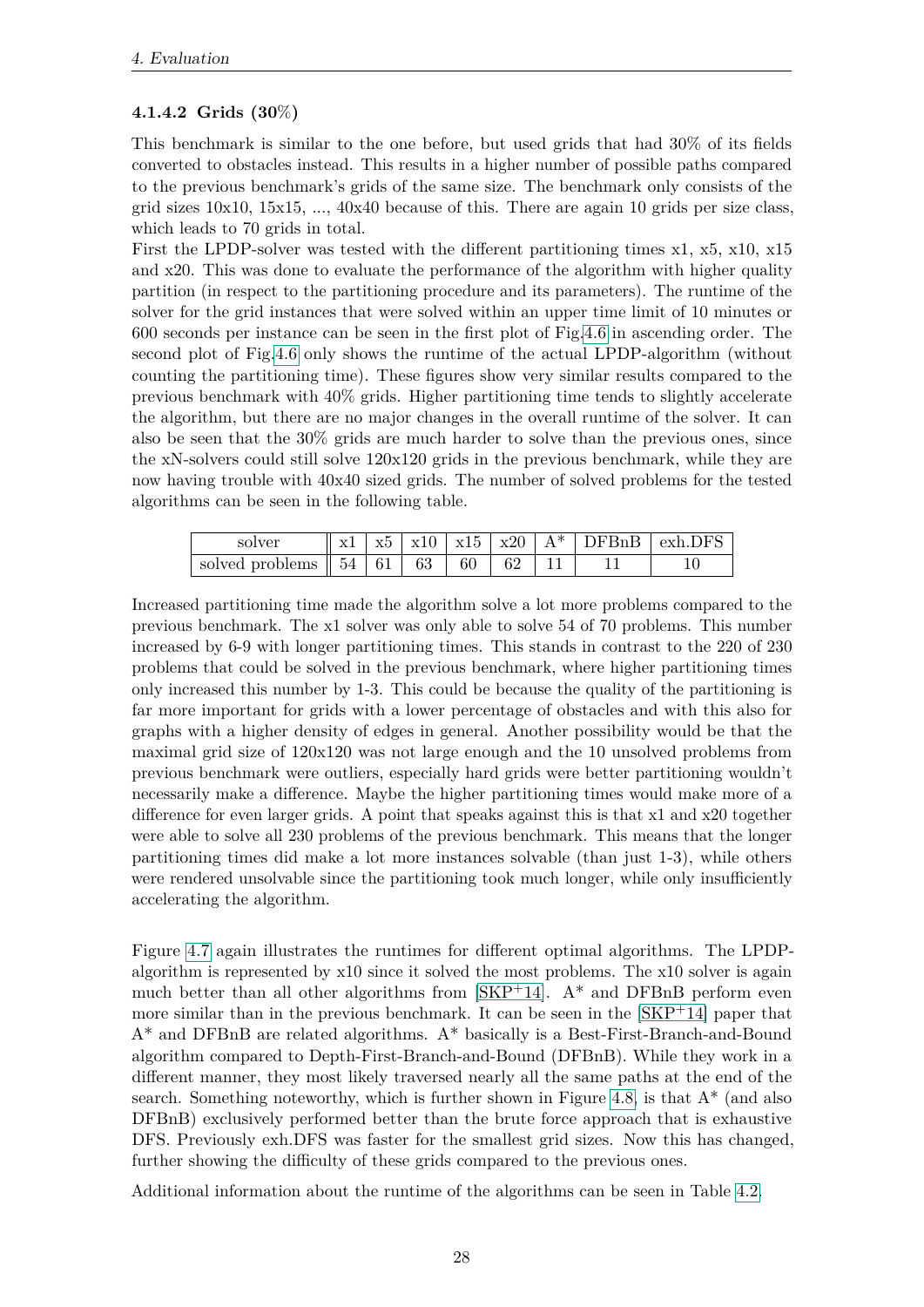

<span id="page-36-0"></span>Figure 4.6: Cactus plots (see section 4.1.2) for the 70 grid problems that were solved with the LPDP-solver. The different curves show the runtime with different partitioning times that the solver used. The first plot shows the complete runtime (including the time spent partitioning). The second plot is only the runtime of the actual algorithm as if the partitioning was already given (excluding the partitioning time).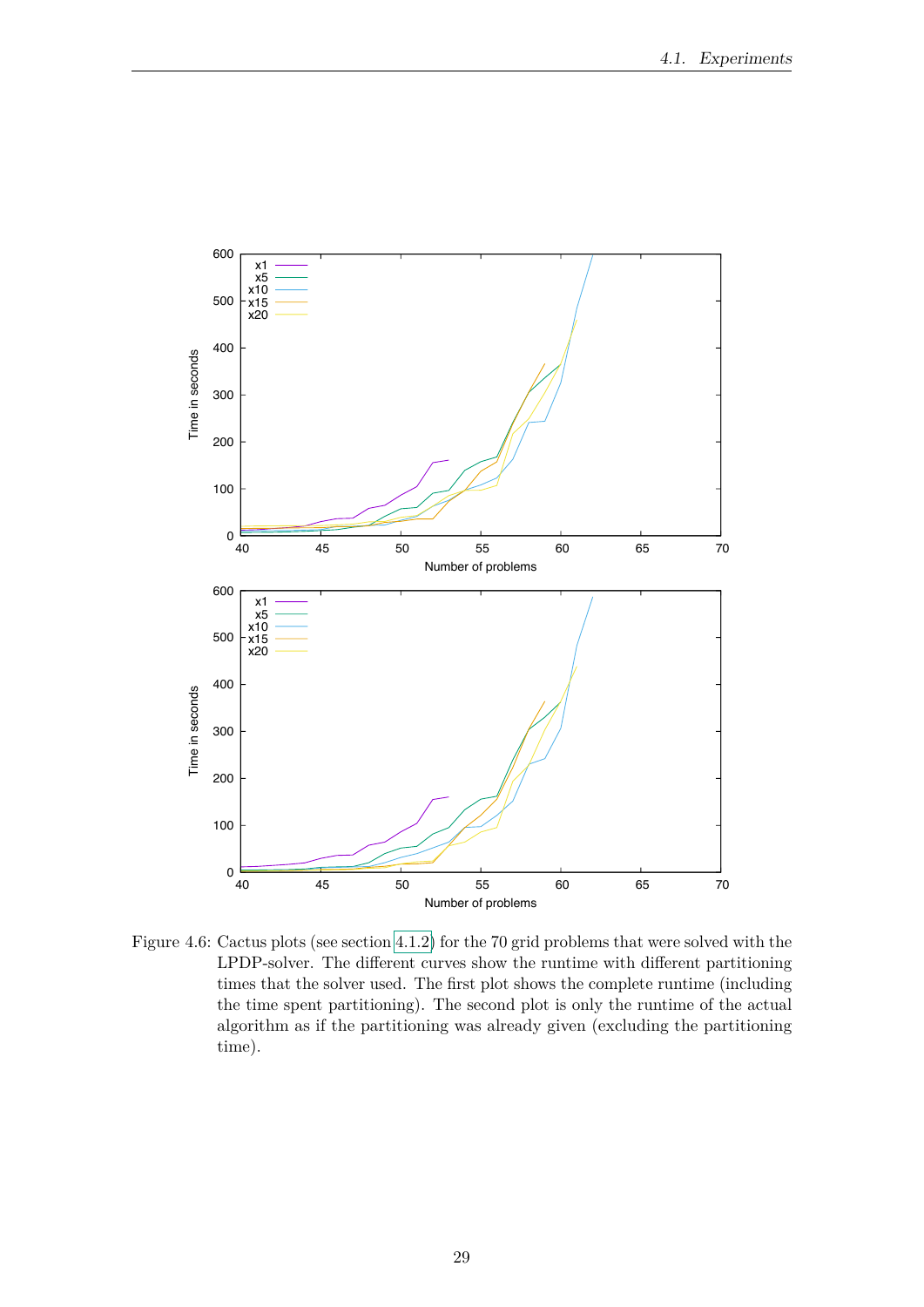

<span id="page-37-0"></span>Figure 4.7: Cactus plot (see section 4.1.2) for the different optimal algorithms that were evaluated. The LPDP-solver is only represented with x10, as the other xN are pretty similar to it and would only reduce the clarity of the plot. The runtime of x10 includes the time that was spent partitioning the graph.



<span id="page-37-1"></span>Figure 4.8: Scatter plot (see section 4.1.2) of the  $A^*$  and exhaustive DFS for the grid (30%) instances.  $\mathbf{A}^*$  exclusively performed better.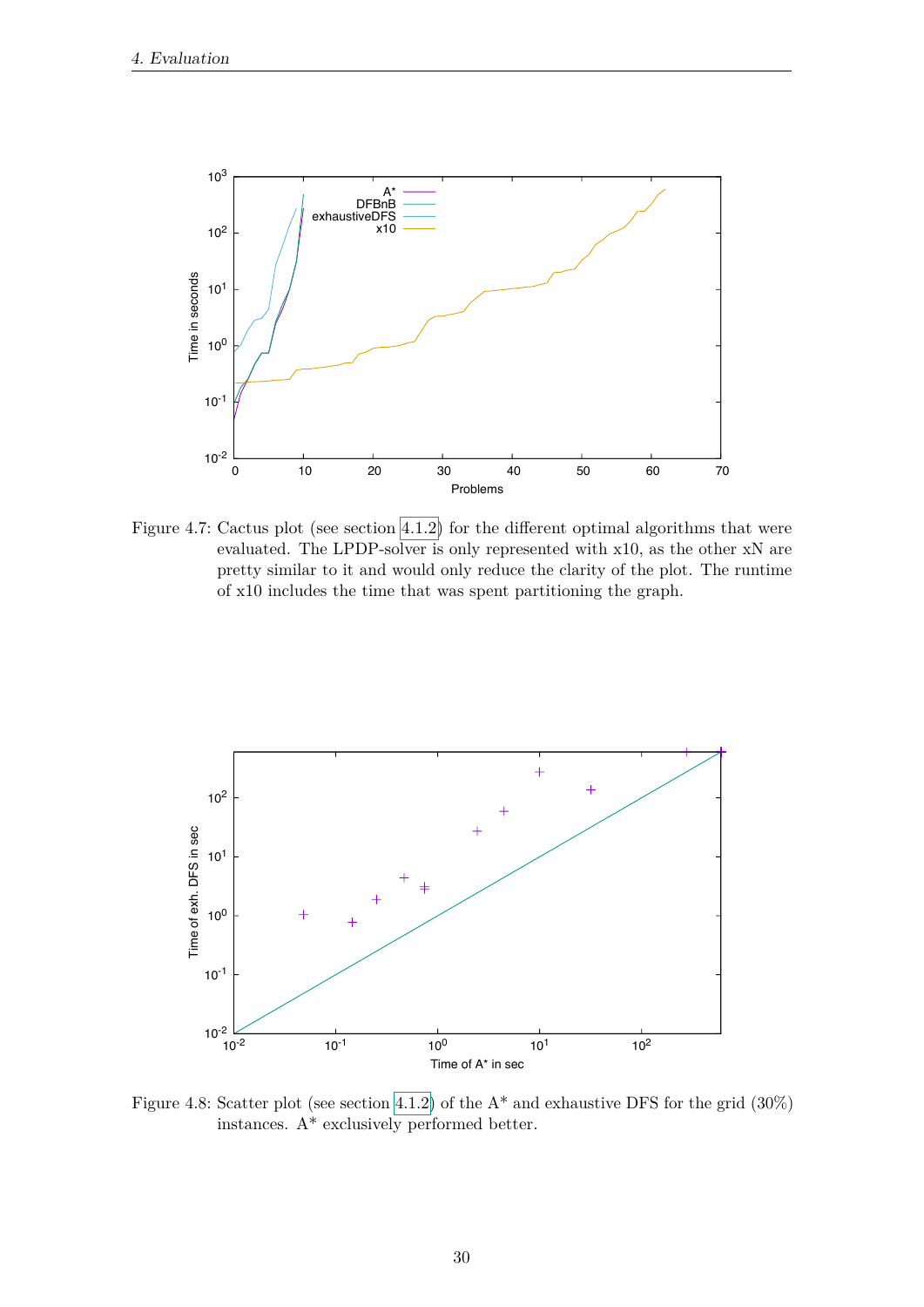|        | x1        | x5       | x10     | x15      | x20     | $A^*$   | DFBnB   | exh.DFS |
|--------|-----------|----------|---------|----------|---------|---------|---------|---------|
| 10     | 0,0890115 | 1.03739  | 1,13457 | 0,236855 | 2,13764 | 5,10719 | 5,20982 | 51,2043 |
|        | 10        | 10       | 10      | 10       | 10      | 10      | 10      | 10      |
| 15     | 0,200694  | 0,434824 | 1,32732 | 1,83663  | 2,34593 | 275,837 | 485,575 | N/A     |
|        | 10        | 10       | 10      | 10       | 10      |         |         |         |
| 20     | 0,998142  | 3,13388  | 3,72064 | 1.93556  | 8,91817 | N/A     | N/A     | N/A     |
|        | 10        | 10       | 10      | 10       | 10      |         |         |         |
| 25     | 13,2708   | 40,1293  | 36,6412 | 38,0422  | 39,3882 | N/A     | N/A     | N/A     |
|        |           | 10       | 10      | 10       | 10      |         |         |         |
| 30     | 40,4099   | 28,9649  | 26,6574 | 45,3826  | 31,7437 | N/A     | N/A     | N/A     |
|        |           | 10       | 10      | 10       |         |         |         |         |
| $35\,$ | 60,9708   | 79,5184  | 173,16  | 54,0274  | 47,0712 | N/A     | N/A     | N/A     |
|        | h         |          | 9       | 8        |         |         |         |         |
| 40     | N/A       | 289,876  | 147,096 | 220,06   | 227,576 | N/A     | N/A     | N/A     |
|        |           |          |         |          |         |         |         |         |

<span id="page-38-1"></span>Table 4.2: Table of runtime averages (see section [4.1.2\)](#page-29-0) for all NxN-grid (30%) instances and the different algorithms.

### <span id="page-38-0"></span>**4.1.4.3 Roads**

The road benchmark consists of 150 random subgraphs of a large, weighted graph that represents the road network of the USA. The first subgraph only consists of 2 vertices. The next subgraph always contains two more vertices than the previous one until 300 vertices are reached.

| solver                                                       | x1 |  |  |  | $\pm$ x5 $\pm$ x10 $\pm$ x15 $\pm$ x20 $\pm$ A* $\pm$ DFBnB $\pm$ exh.DFS $\pm$ |
|--------------------------------------------------------------|----|--|--|--|---------------------------------------------------------------------------------|
| solved problems $\parallel$ 132   135   132   134   133   76 |    |  |  |  |                                                                                 |

Even less of a difference in the actual runtime of the algorithm can be seen in Figure [4.9.](#page-39-0) The only big difference exists between x1 and the others. Any xN with  $N > 1$  seems to give partitions of a similar quality, which practically doesn't increase further with higher N.

Additionally Figure [4.10](#page-40-0) suggests that the advantage that LPDP or at least the xN-solver has over the other solvers from  $\left[\frac{\text{SKP}+14}{\text{SSE}}\right]$  has gotten smaller. In fact the xN could only solve about twice as many instances as the others. This could have a multitude of reasons. The first is that road-instances are random subgraphs of the US road network. This means that the number of its vertices is rather insignificant to the overall difficulty of an instance, which was seen in the benchmark as, for example, x1 solved some of the biggest instances (300,290,286,...) in less than a second, while others of similar size were unsolvable in the complete 10 minutes. This occurs because random subgraphs consisting of *n* vertices vary far more in their overall difficulty. This is less of an issue for grids since its obstacles get distributed at random and uniformly over the whole grid. Any area in the grid can be expected the have the same percentage of obstacles as the whole grid. The road graph's unpredictability is a problem for the partitioning procedure that is used. First off KaHIP itself, which is the program that is used to partition a graph, could be less fit to partition road graphs. Grid graphs have useful characteristics (each vertex can only have up to 4 edges, ...) that could help to partition it and also make sure that better partitions exist. This isn't the case for the road graphs. An additional problem is that KaHIP tries to partition the graph into subsets of a similar size, while minimizing the number or weight of the edges between them. The wanted size has to be given to KaHIP as a parameter beforehand. This parameter was simply set to 10 for all roads. This is obviously not optimal. A better approach would be to determine this number based on the specific graph's properties (e.g. edge density). Additionally the partitioning procedure surrounding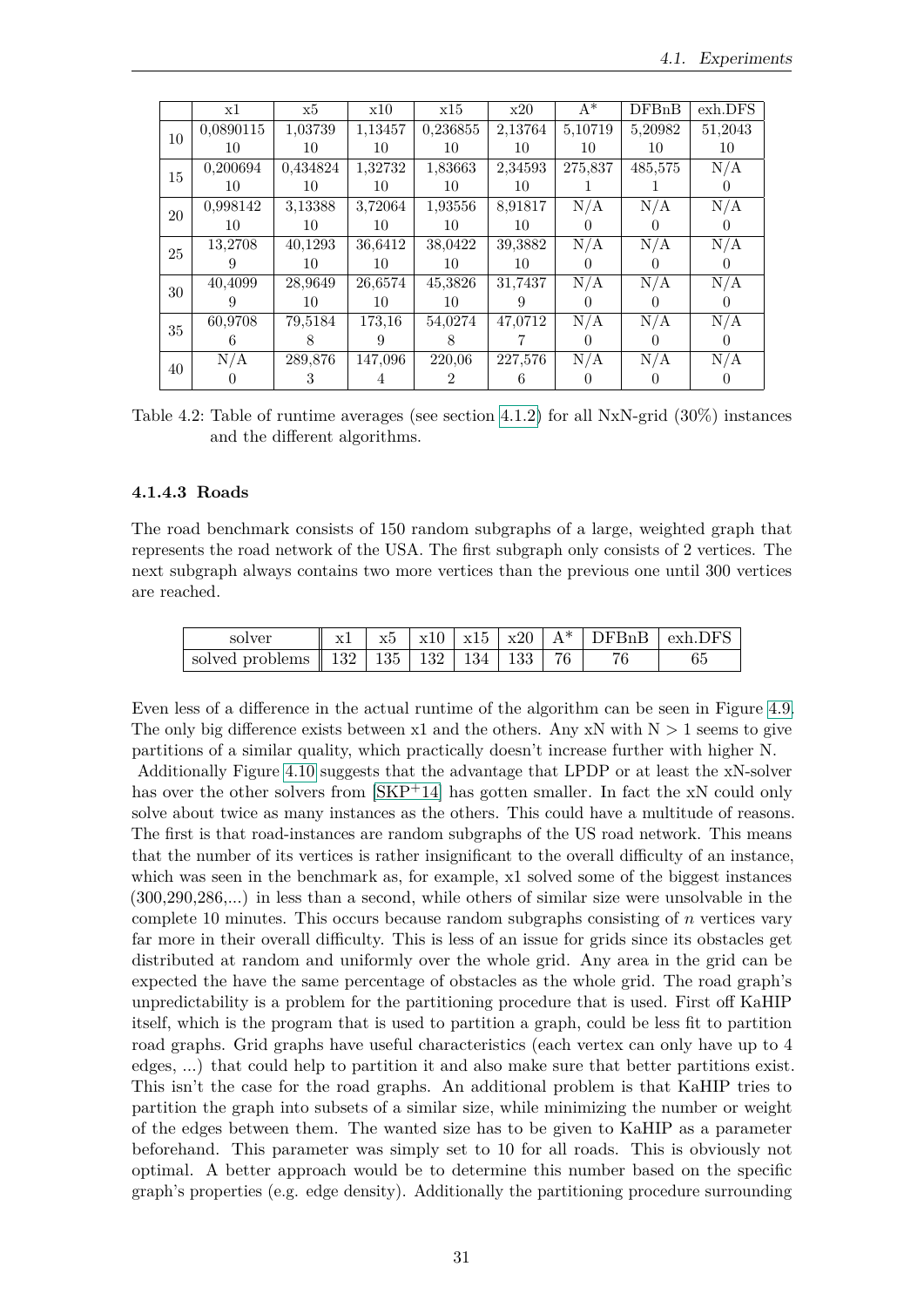

<span id="page-39-0"></span>Figure 4.9: Cactus plots (see section 4.1.2) for the 150 road graphs that were solved with the LPDP-solver. The different curves show the runtime with different partitioning times that the solver used. The first plot shows the complete runtime (including the time spent partitioning). The second plot is only the runtime of the actual algorithm as if the partitioning was already given (excluding the partitioning time).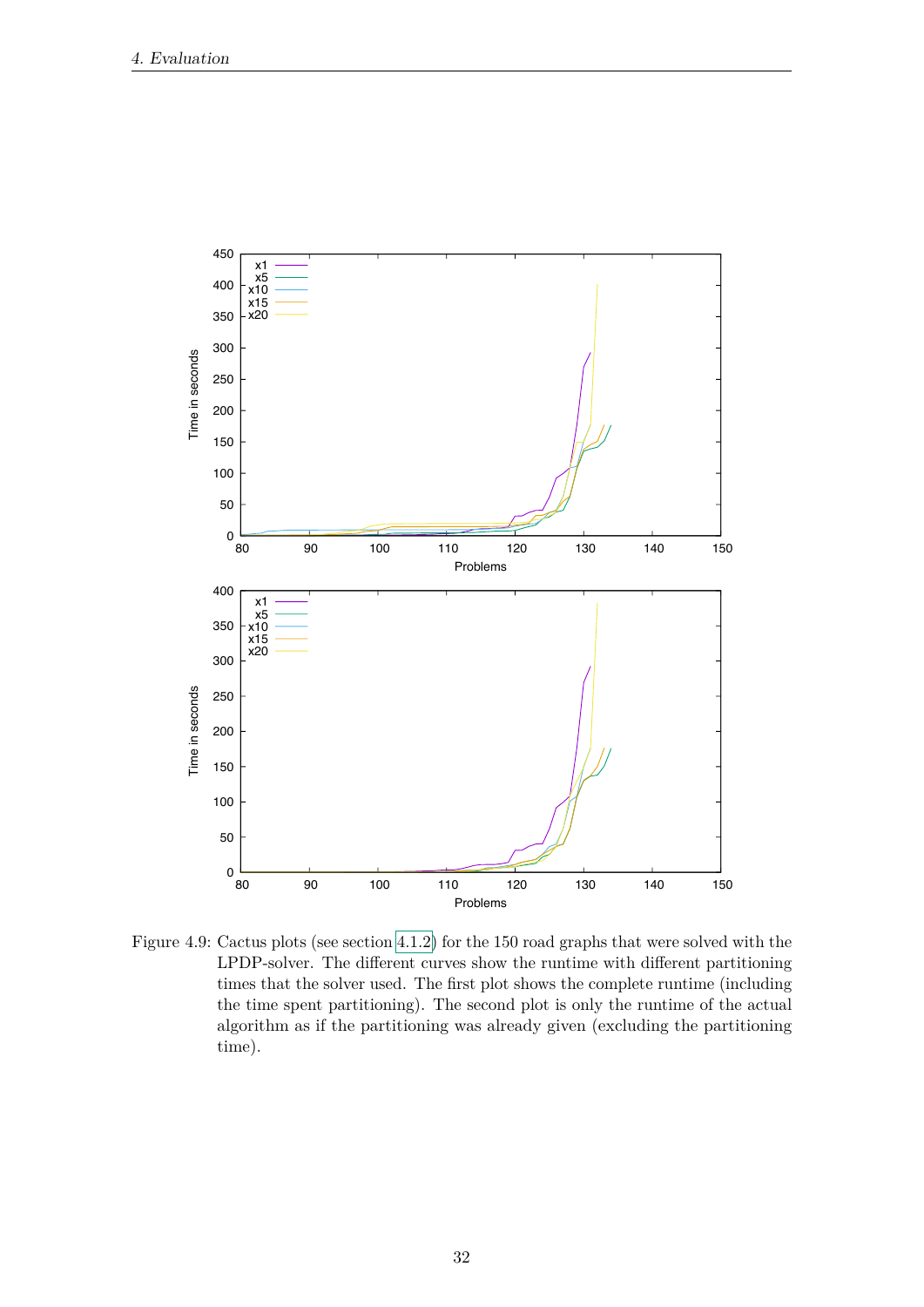

<span id="page-40-0"></span>Figure 4.10: Cactus plot (see section 4.1.2) for the road graphs that were evaluated. The LPDP-solver is only represented with x1, as the other xN are pretty similar to it and would only reduce the clarity of the plot. The runtime of x1 includes the time that was spent partitioning the graph.

KaHIP, as explained in section 3.4, could also be flawed (which would also affect grid graphs).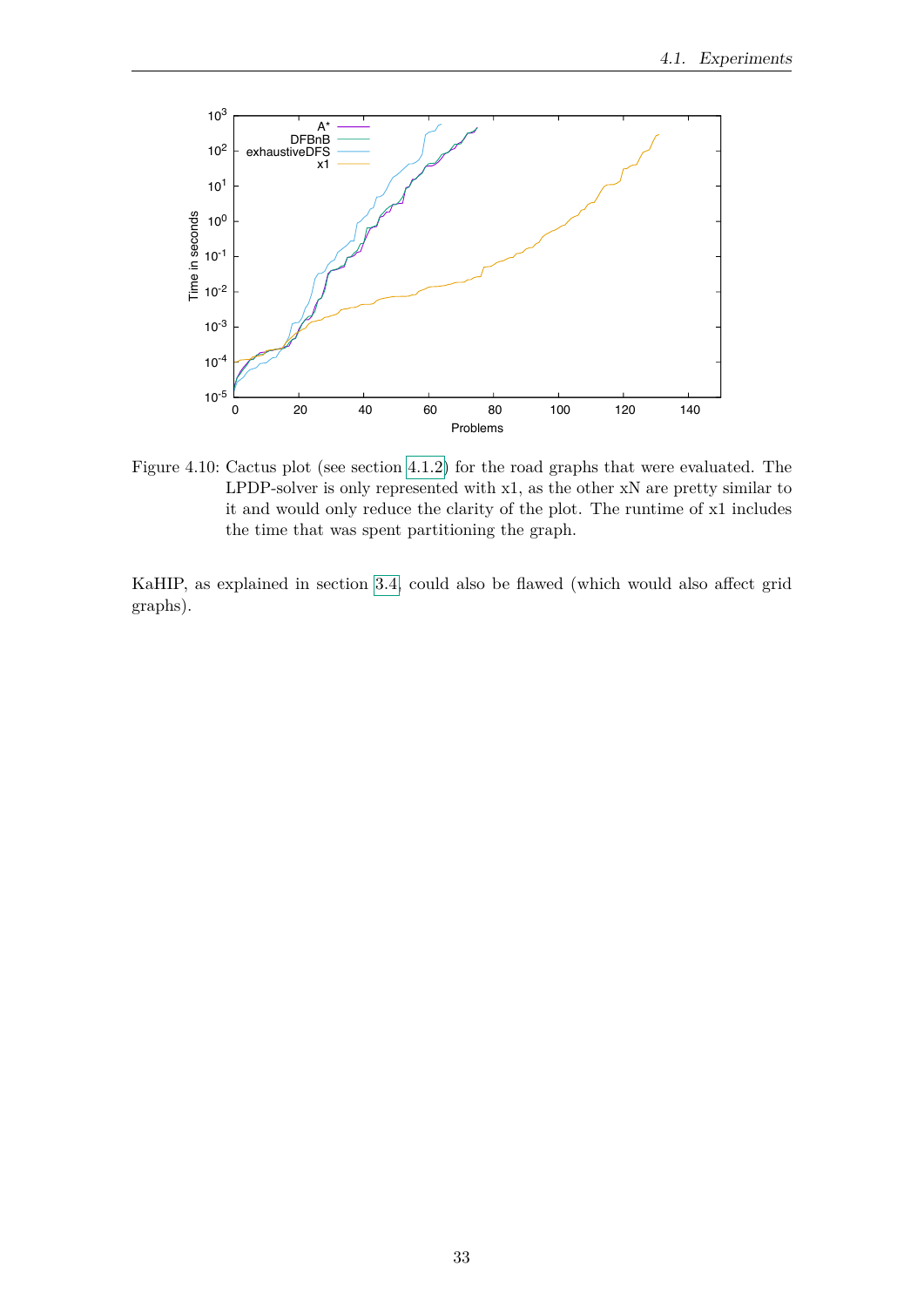

Figure 4.11: Scatter plot (see section 4.1.2) of the  $x1$  and  $A^*$  for the road instances.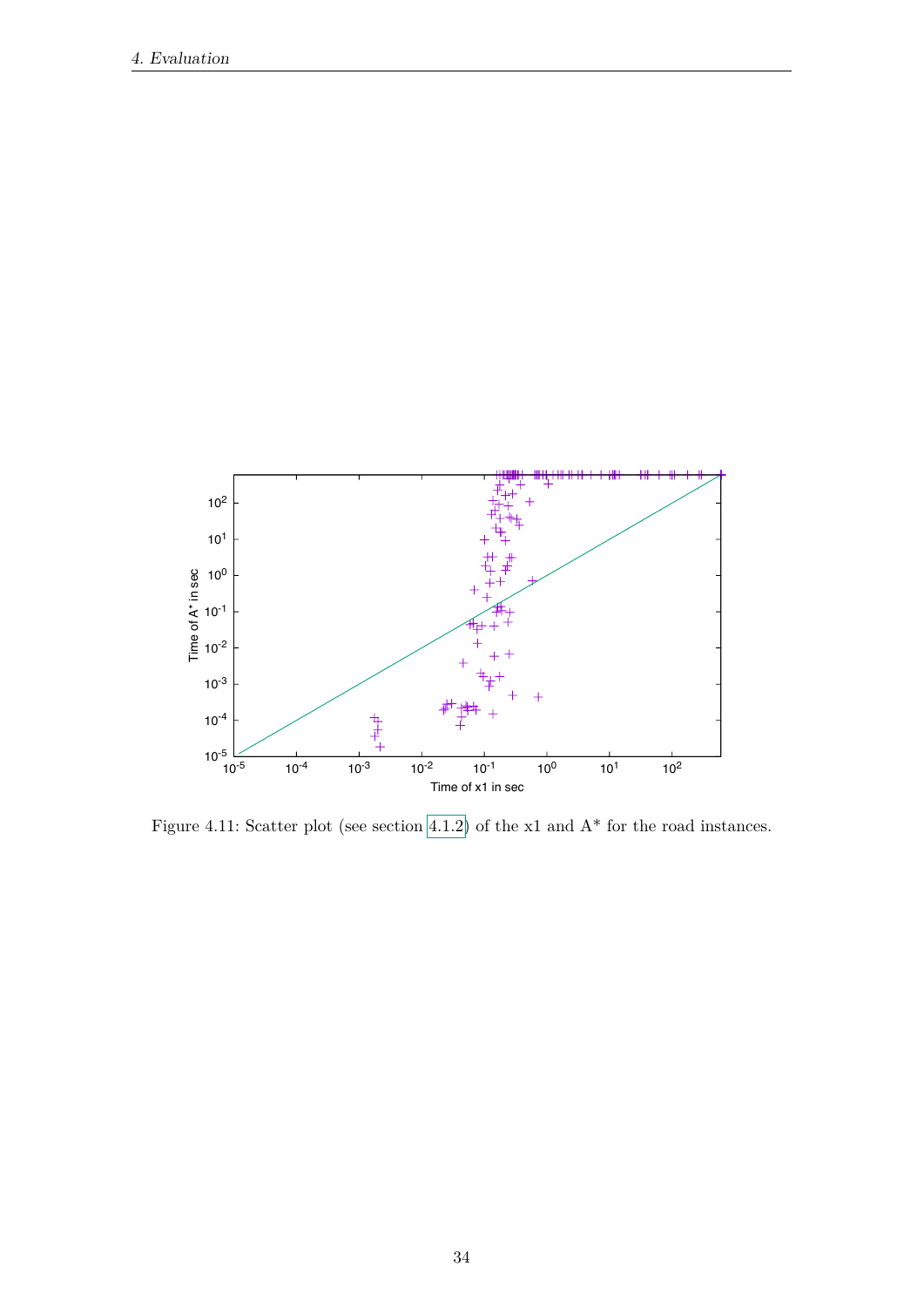# <span id="page-42-0"></span>**5. Conclusion**

Longest Path Dynamic Programming (LPDP), the optimal algorithm for the longest path problem that was presented in this thesis, is based upon graph partitioning and dynamic programming. A hierarchical partition has to be precalculated and given to the algorithm. The acceleration of the algorithm compared to a brute force approach is dependent on the quality of this partition. LPDP was tested on certain graph types and has been shown to be significantly faster than other known algorithms. This was the case even though the partitioning procedure certainly didn't use KaHIP to the fullest extend that would have been possible. The parameters used in the current procedure could be calculated in a better way. Additionally other partitioning programs and approaches could be tested.

The graphs that were tested all had a rather low amount of edges compared to their number of vertices and allowed for a fitting partitions. The algorithm's usefulness could strongly vary if such good partitions do not exist or are harder to find. Other types of graphs, especially ones for which practical applications of the longest path problem exist, could still be tested. The algorithm could be suitable for most planar graphs as grid graphs also are planar and all graphs of the benchmarks had around 2 to 3 times as many edges as vertices (a planar graph with *n* vertices can only have a maximum of 3*n* − 6 edges). Additionally planar graphs are probably easier and better to partition in a manner that is fitting for the algorithm.

Possible improvements to the algorithm in regards to parallelization have already been given in the section [3.3.](#page-24-0) Another improvement might be to cull unreachable parts of the graph before the partitioning. This could be useful for graphs that consist of many separate components. Unnecessary calculations take place if a component of the graph that is unreachable from the start or goal vertices is divided into multiple subsets. The algorithm then calculates possible longest paths between their borders only to discard them later. This was the case for grid graphs. Road graph were constructed in a way that always resulted in a single connected component. Certain calculations for subsets that contain the start or target vertex are also unnecessary, since the start and target vertices always have to be connected with another border-node. The algorithm, as it was implemented, calculates all possible connections within a subset, even if they don't include the start/target vertex.